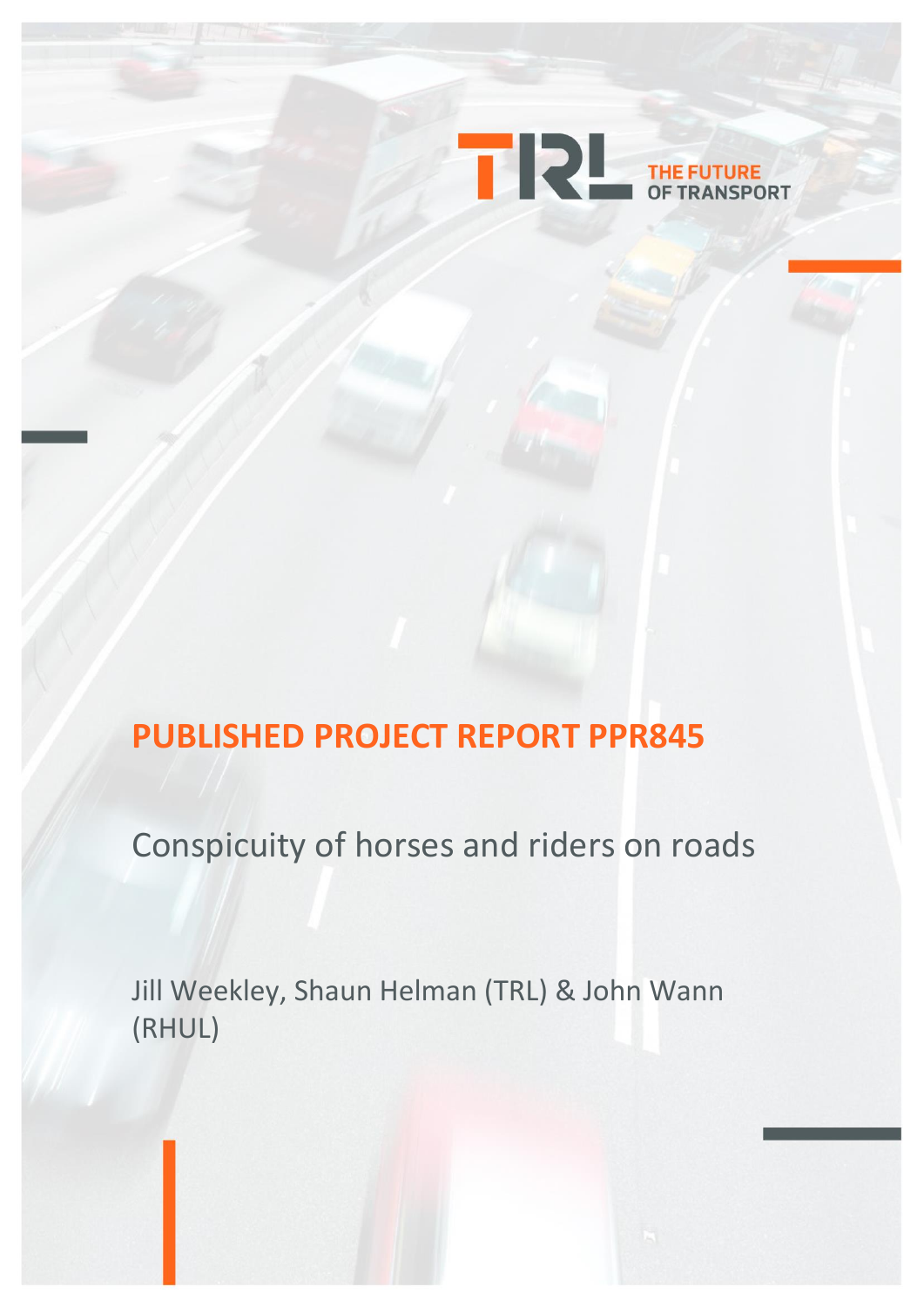# Report details

| <b>Report prepared for:</b>   | The British Horse Society |                      |  |  |
|-------------------------------|---------------------------|----------------------|--|--|
| Copyright:                    | © TRL Limited             |                      |  |  |
| <b>Report date:</b>           | October 2017              |                      |  |  |
| <b>Report status/version:</b> | Final                     |                      |  |  |
| <b>Quality approval:</b>      |                           |                      |  |  |
| Jill Weekley                  |                           | Shaun Helman         |  |  |
| (Project Manager)             |                           | (Technical Reviewer) |  |  |

### Disclaimer

This report has been produced by TRL Limited (TRL) under a contract with The British Horse Society. Any views expressed in this report are not necessarily those of The British Horse Society.

The information contained herein is the property of TRL Limited and does not necessarily reflect the views or policies of the customer for whom this report was prepared. Whilst every effort has been made to ensure that the matter presented in this report is relevant, accurate and up-to-date, TRL Limited cannot accept any liability for any error or omission, or reliance on part or all of the content in another context.

When purchased in hard copy, this publication is printed on paper that is FSC (Forest Stewardship Council) and TCF (Totally Chlorine Free) registered.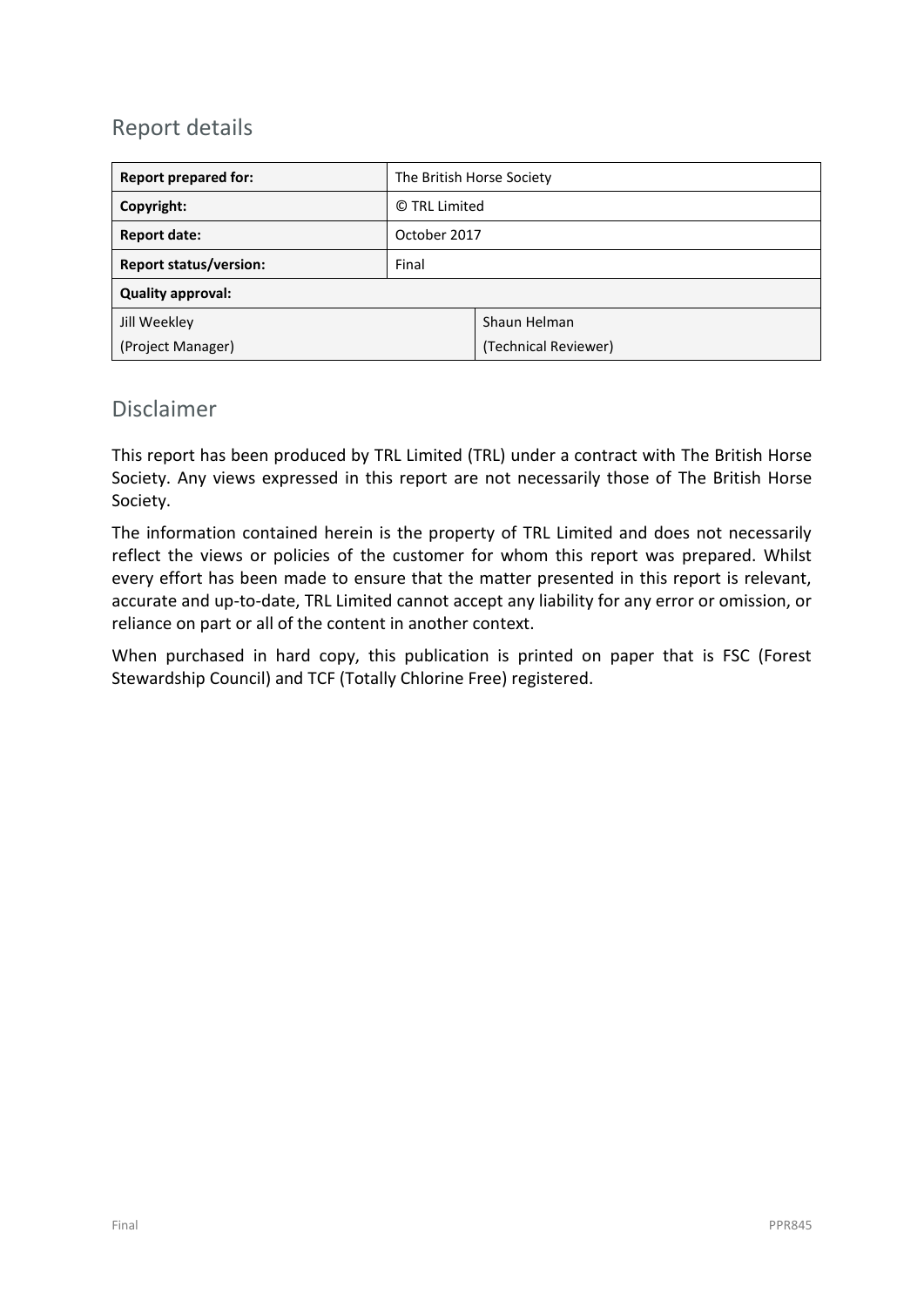

# **Contents**

|   | Abstract                                                                                                           |                                                                |                                          | 1              |  |  |
|---|--------------------------------------------------------------------------------------------------------------------|----------------------------------------------------------------|------------------------------------------|----------------|--|--|
|   | <b>Executive summary</b>                                                                                           |                                                                |                                          | $\overline{2}$ |  |  |
| 1 |                                                                                                                    | Introduction                                                   |                                          |                |  |  |
| 2 |                                                                                                                    | Evidence relating to conspicuity aids and the safety of horses |                                          |                |  |  |
| 3 | Detection and judgement of approach – theory, evidence from other vulnerable<br>road user groups, and calculations |                                                                |                                          | $\overline{7}$ |  |  |
|   | 3.1                                                                                                                | Detection and judgement of approach<br>7                       |                                          |                |  |  |
|   | 3.2<br>Relevant evidence from research other vulnerable road user groups                                           |                                                                |                                          |                |  |  |
|   |                                                                                                                    | 3.2.1                                                          | <b>Detection</b>                         | 7              |  |  |
|   |                                                                                                                    | 3.2.2                                                          | Judgement of approach                    | 9              |  |  |
|   | 3.3<br>Specific considerations for horses and their riders                                                         |                                                                | 9                                        |                |  |  |
|   |                                                                                                                    | 3.3.1                                                          | Considerations for detection             | 9              |  |  |
|   |                                                                                                                    | 3.3.2                                                          | Considerations for judgement of approach | 11             |  |  |
| 4 |                                                                                                                    | Recommendations                                                |                                          | 12             |  |  |
|   | References                                                                                                         |                                                                |                                          | 13             |  |  |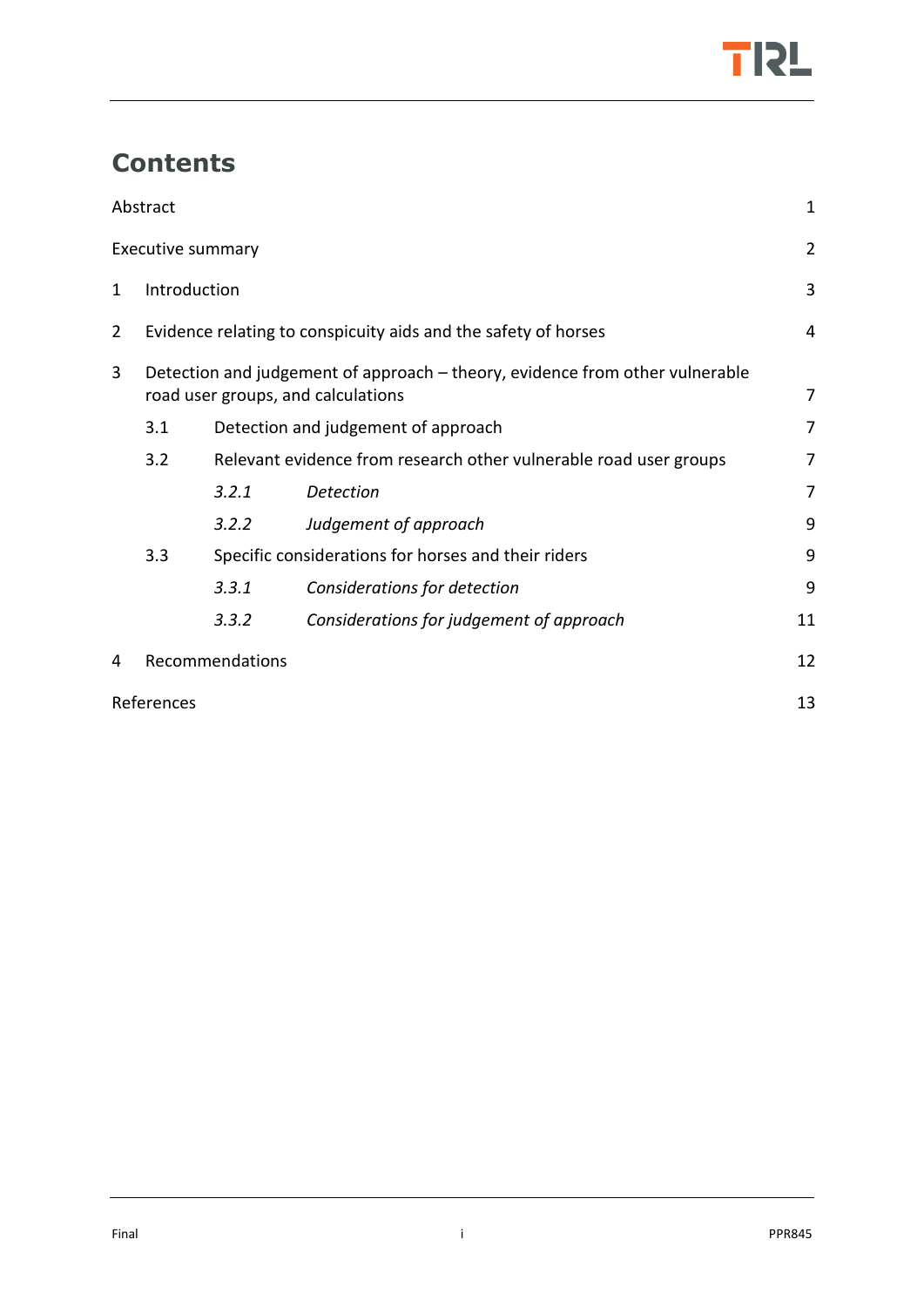

# <span id="page-3-0"></span>**Abstract**

The literature on visibility and conspicuity was reviewed, in order that the best advice for horse riders could be provided with the aim of increasing their safety (and that of their mounts) when riding on public roads. The main scenario considered was that which occurs when riders are approached by motor vehicles from behind, often at speed. Research with horses and with other vulnerable road user groups (pedestrians, cyclists, and motorcyclists) was included, and knowledge regarding the human visual system, in relation to object detection and judgement of approach, was considered. Three recommendations were made. First, speed limits on national speed limit roads with frequent equestrian activity should be reduced. Second, riders should choose to wear lights wherever possible, ideally in a pattern that highlights their width (lights on their shoulders and the flanks of their horse, for example). Third, in the absence of lights, riders should wear high visibility and reflective clothing, choosing a colour appropriate for their riding environment.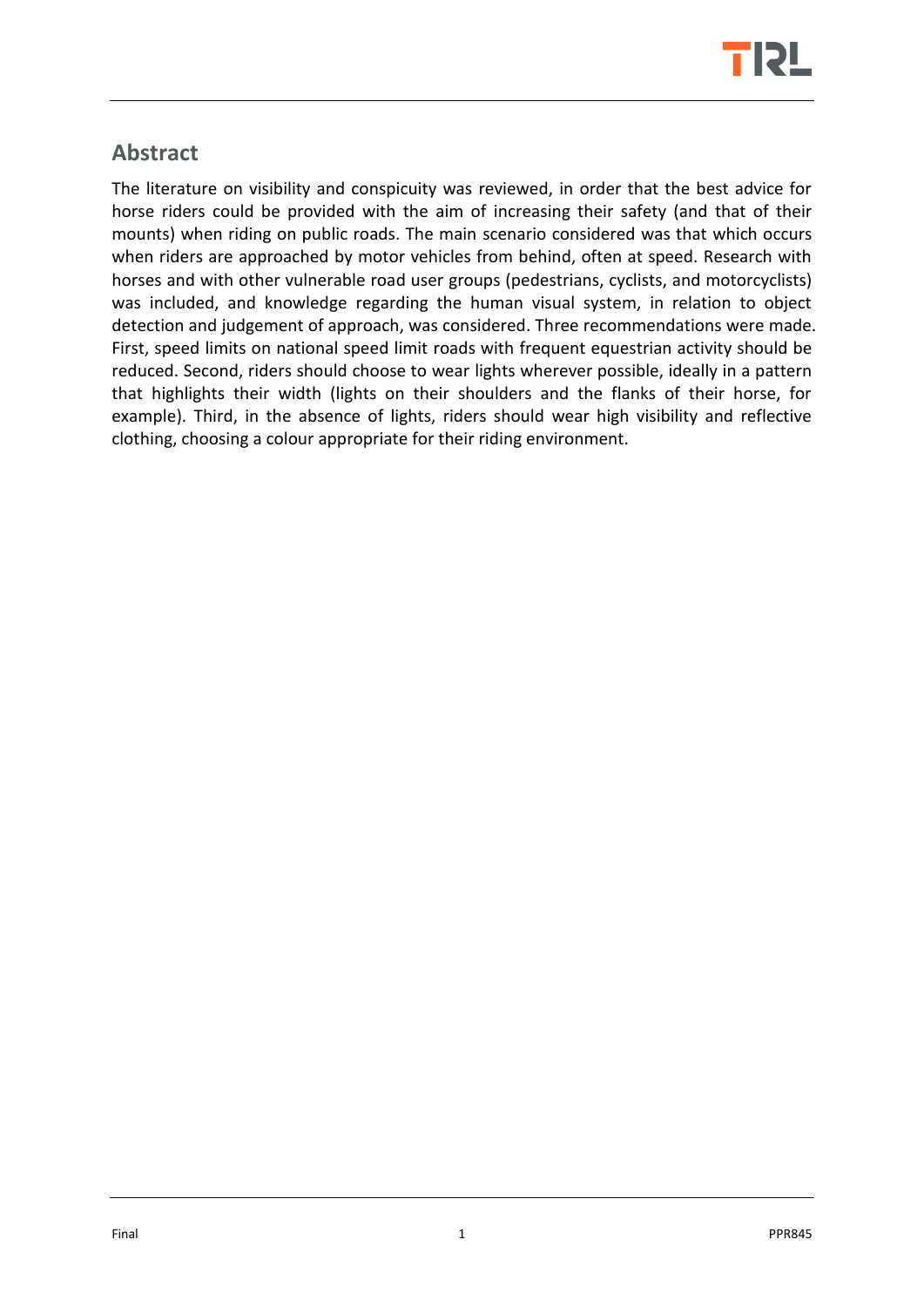

## <span id="page-4-0"></span>**Executive summary**

The British Horse Society (BHS) aims to "...protect and promote the interests of all horses and those who care about them…" Part of this requires that evidence-based advice is available to improve safety.

This report seeks to provide a basis for BHS advice regarding one topic on which it is often asked to comment; the visibility and conspicuity of riders and their mounts when riding on public roads. It achieves this by providing a review of relevant theory and evidence relating to the impact that interventions such as high visibility clothing and lighting may have on road safety for horses and their riders.

The basic premise for the work is that horse riders should benefit from evidence-based advice about what they can do to achieve two outcomes:

- 1. Maximise the likelihood that other road users (especially motorised road users) will detect them
- 2. Maximise the likelihood that other road users will be able to accurately judge their approach (especially when approaching a horse from behind and at speed)

Very little evidence directly researching the issue with horses was found. Evidence from research with other vulnerable groups such as pedestrians, cyclists and motorcyclists was then reviewed, along with formal knowledge and theory relating to the human visual system, both in terms of detection and judgement of approach.

On the basis of the evidence reviewed, the following three recommendations are made, in order of importance:

- 1. **Speed limits on roads with significant horse and rider activity should be reduced, and enforced.** The optical geometry alone argues that it is unwise to have drivers travelling at 60mph on roads that are routinely and regularly used by horse riders, especially in conditions of reduced lighting.
- 2. **Riders should utilise clothing that contains LED lights wherever feasible.** Ideally this should cover as much of the rider and horse as possible, prioritising covering width extent above height. A suggested pattern would be two red LEDs on the shoulders of the rider, and two on the sides of the horse's flank, all facing backwards. White LEDs facing forwards in a similar pattern would help with frontal approaches.
- 3. **Riders should use bright and reflective safety clothing wherever feasible.** Again ideally this should cover as much of the rider and horse as possible, prioritising covering width extent above height, although also on the legs to introduce 'biological motion' cues. There is no firm evidence to say one colour is more visible than any other across multiple environments; riders should consider the dominant colours in their riding environment (e.g. coloured foliage and crops, backgrounds associated with sunsets) and choose a colour which will provide contrast accordingly.

The report suggests that BHS can take forward these recommendations through lobbying of national and regional road authorities (Recommendation 1) and through advice circulated to its members (Recommendations 2 and 3).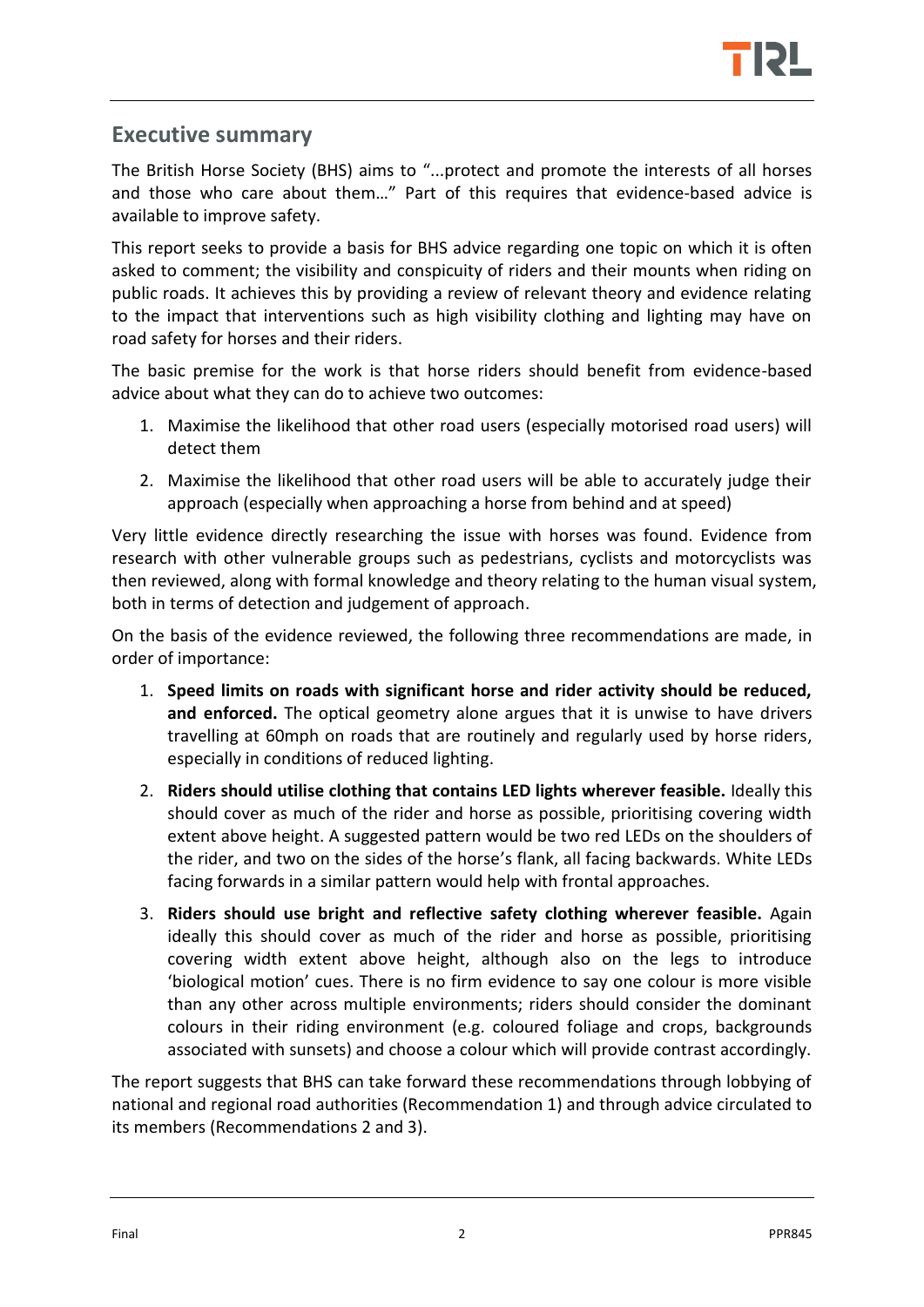

## <span id="page-5-0"></span>**1 Introduction**

The British Horse Society (BHS) is a charity which aims to "...protect and promote the interests of all horses and those who care about them..."<sup>1</sup>, and the BHS vision is that "Every Horse is respected, protected and enjoyed by knowledgeable caring people."

One of the objectives supporting this vision is:

*"To promote and advance the education, training and safety of the public in all matters relating to the horse."<sup>2</sup>*

In support of this aim, this report seeks to provide a basis for BHS advice regarding the visibility and conspicuity of riders and their mounts when riding on public roads. It achieves this by providing a review of relevant theory and evidence relating to the impact that interventions such as high visibility clothing and lighting may have on road safety for horses and their riders.

The basic premise for the work is that horse riders should benefit from evidence-based advice about what they can do to achieve two outcomes:

- 1. Maximise the likelihood that other road users (especially motorised road users) will detect them
- 2. Maximise the likelihood that other road users will be able to accurately judge their approach (especially when approaching a horse from behind<sup>3</sup> and at speed)

Both of these outcomes (and some others discussed, such as reduced traffic speed) have the potential to reduce the likelihood of dangerous interactions and collisions between other road users and horses.

We begin by reviewing the literature that has looked directly at the impact of horse visibility and conspicuity aids on safety outcomes (Section [2\)](#page-6-0). It is quickly established that there is almost no literature which directly addresses this issue. In light of this, we then begin a canter through the wider road safety literature by discussing the concepts of detection and judgement of approach, and by considering evidence from research with other vulnerable road user groups to see which interventions have had success. We then apply these findings, and relevant knowledge regarding the human visual system, to an important risk situation for horse riders on roads – the approach of vehicles towards them at speed (Section [3\)](#page-9-0). Finally overall conclusions based on the work reported in the previous chapters, and recommendations for the BHS and its members, are presented (Section [4\)](#page-14-0).

<sup>1</sup> <http://www.bhs.org.uk/our-charity> - retrieved 03/10/2017

<sup>&</sup>lt;sup>2</sup> <http://www.bhs.org.uk/our-charity/our-purpose/our-mission> - retrieved 03/10/2017

 $3$  Motorised vehicles approaching horses from the front at speed are also an issue even though in many cases there will be additional space between the passing vehicle and the horse. The perceptual issues discussed in the paper are applicable to both scenarios, although we focus our discussion on approaches from the rear for simplicity.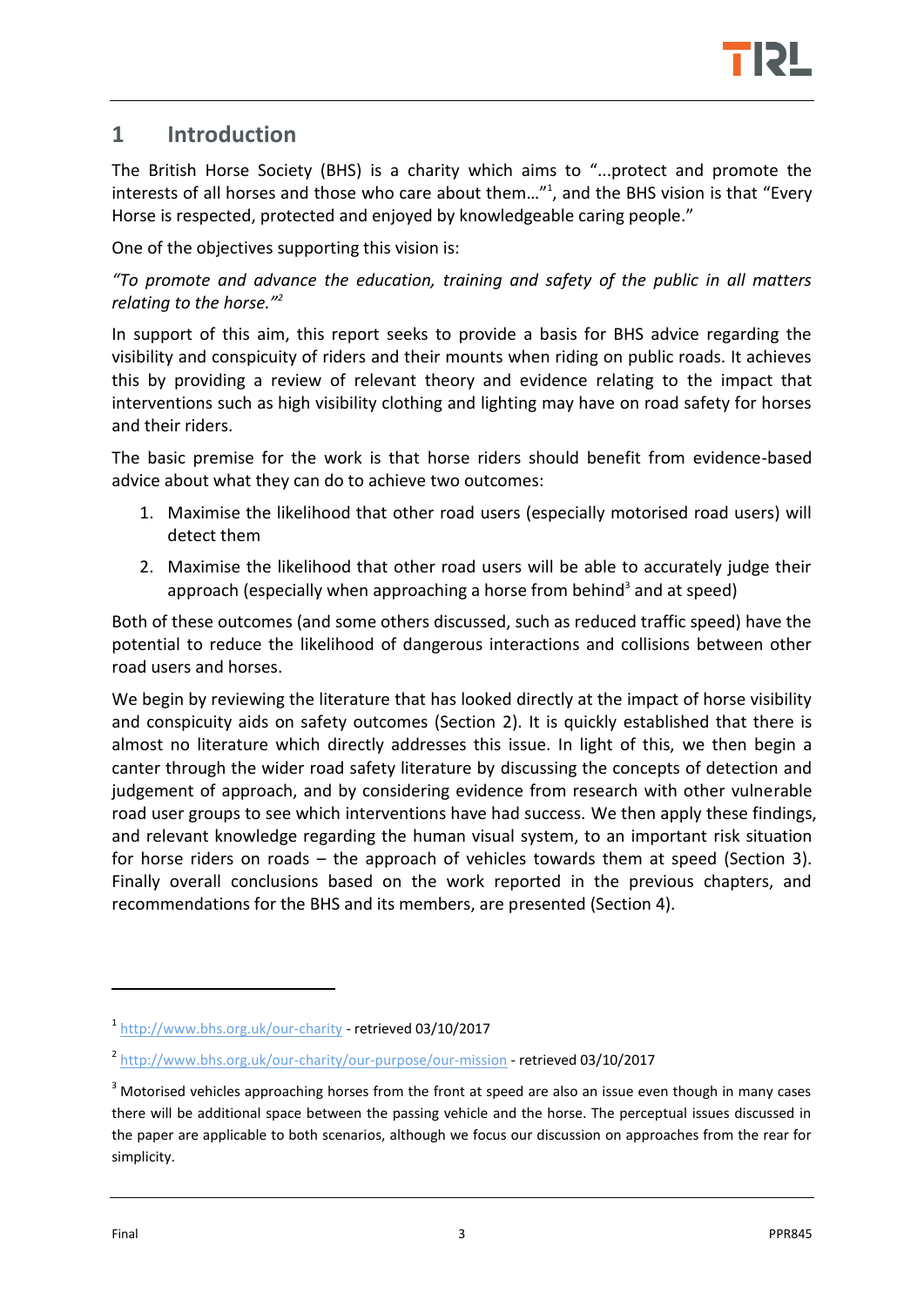

## <span id="page-6-0"></span>**2 Evidence relating to conspicuity aids and the safety of horses**

There is widespread anecdotal evidence in the riding community that horse riders frequently experience dangerous interactions, near-collisions, and collisions with other road users on the road. The BHS itself has data on this, in the form of self-reported incidents on its website.<sup>4</sup> In addition, the BHS has reported that its members often seek advice on potential countermeasures (especially as related to conspicuous and high visibility clothing).

It is worth defining the terms visibility and conspicuity. Visibility is typically defined as the ease with which an object can be detected when the observer knows its position; conspicuity on the other hand is typically defined as the extent to which something stands out from its background either when people are searching for it (so-called 'search conspicuity') or when they are not searching for it but it simply grabs their attention (socalled 'attention conspicuity') (Langham & Moberly, 2003). The majority of research in the wider road safety literature tends to use detection time or distance as an index of conspicuity (typically under 'search' instructions) although there is some work looking at other outcome measures, typically with pedestrians, cyclists or motorcyclists (see Sectio[n 3.2.1\)](#page-9-3).

There is, unfortunately, very little evidence that directly addresses the issue of visibility and conspicuity of horses on collisions.

Chapman and Musselwhite (2011) examined the attitudes and reported behaviour of drivers and horse riders through focus groups of both frequent horse riders and drivers with little or no horse riding experience. The topic areas discussed covered hazard perception, risk perception, emotion, attitudes to sharing the road and empathy. Many of the findings were around driver-targeted actions such as the need to address the deficit in driver knowledge and skills relating to horses and promoting empathy. However the focus groups also suggested that riders' clothing and their use of safety equipment can affect the behaviour of other road users. Drivers in the focus groups acknowledged that a judgement is made regarding the level of control that a rider has over their horse (although this level of control is over-estimated) and that certain factors can affect that judgement; for example a child is usually judged to be less in control and given more space during an overtaking manoeuvre. However it is not clear whether the wearing of 'safety clothing' by riders implies a greater or lower level of control over the horse, and therefore how drivers' behaviour may be best influenced.

There is no legislation governing Personal Protective Equipment (PPE) of any kind for riders on highways, except a requirement for children under the age of 14 to wear a helmet (*Horses (Protective Headgear for Young Riders) Act 1990, Section 1*). The Highway Code recommends use of light-coloured or fluorescent clothing in daylight (*Highway Code, Rule 50*). It also suggests that riders avoid riding at night or in poor visibility if possible and provides the following advice regarding clothing and lights:

*It is safer not to ride on the road at night or in poor visibility, but if you do, make sure you wear reflective clothing and your horse has reflective bands above the fetlock* 

<sup>4</sup> <http://www.bhs.org.uk/safety-and-accidents/report-an-incident>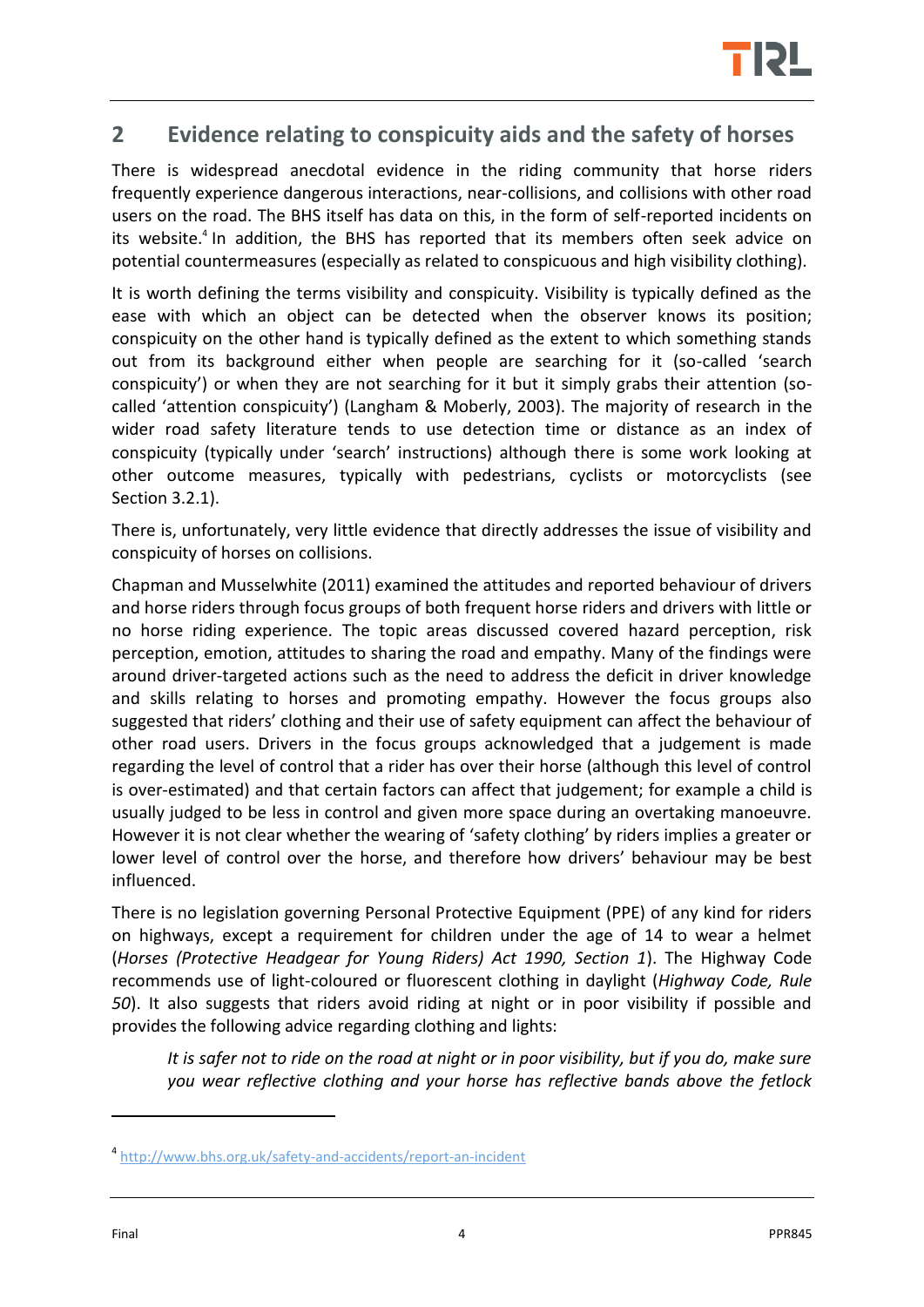

*joints. A light which shows white to the front and red to the rear should be fitted. with a band, to the rider's right arm and/or leg/riding boot. If you are leading a horse at night, carry a light in your right hand, showing white to the front and red to the rear, and wear reflective clothing on both you and your horse. It is strongly recommended that a fluorescent/reflective tail guard is also worn by your horse. (Highway Code, Rule 51)* 

Many equestrian associations, such as the British Horse Society and the British Equestrian Trade Association, and the riding community more generally, also recognise the risk that riders are subject to on the road and have issued advice on clothing and visibility. Existing advice tends to be broadly similar to the approach outlined in the Highway Code, suggesting the use of high-visibility materials for both horse and rider.

There is extremely limited research available that is targeted specifically at the conspicuity or visibility of horse-rider combinations on roads. Three studies of note are to be found in the literature, carried out by the same team of researchers and presented at the annual International Equitation Science conference (Scofield, Savin & Randle, 2013; 2014; 2016).

The first two studies were survey-based using questionnaires that were distributed via equine websites and social media in the UK. In the first of these, Scofield *et al.* (2013) aimed to investigate the relationship between the occurrences of near misses and the use of fluorescent (or reflective) equipment on riders and horses. Since this was questionnairebased, both the near misses and use of equipment were self-reported.

60.3% of riders reported experiencing a near miss with traffic in the previous year. There was no statistically significant relationship between either riders or horses wearing fluorescent materials and the incidence of near misses. However there was a statistically significant relationship between riders wearing lights or not and the incidence of near misses. The research therefore suggested that lights should possibly be recommended when riding on the roads.

The second study (Scofield *et al.*, 2014) aimed to investigate the factors that might affect incidences of near misses. The questionnaires covered the wearing of fluorescent or reflective equipment, horse colour, demographic information and the environment where the near miss occurred.

66.2% of riders reported experiencing a near miss with traffic in the previous year. As in the previous study, there was no significant relationship between the wearing of fluorescent equipment and the incidence of near misses. This was true for both horse and rider, and the horse-rider combination. Also as before, riders wearing lights were shown to report significantly fewer incidences of near misses. Horses of broken colour (that is, piebald or skewbald) experienced significantly fewer near misses than horses of block colour.

These two studies therefore suggests two elements that may be worth considering in providing a possible safety advantage when riding on the road network; these are the addition of lights to any equipment worn and the selection of horses of broken colour.

The third study (Scofield *et al.*, 2016) was to determine the effectiveness of two different conspicuity tabards in terms of visual identification time by drivers. Drivers (both with and without horse riding experience) were shown images of a horse-rider combination with a dark-coloured tabard, a fluorescent tabard and a black/white tabard (mimicking the coat of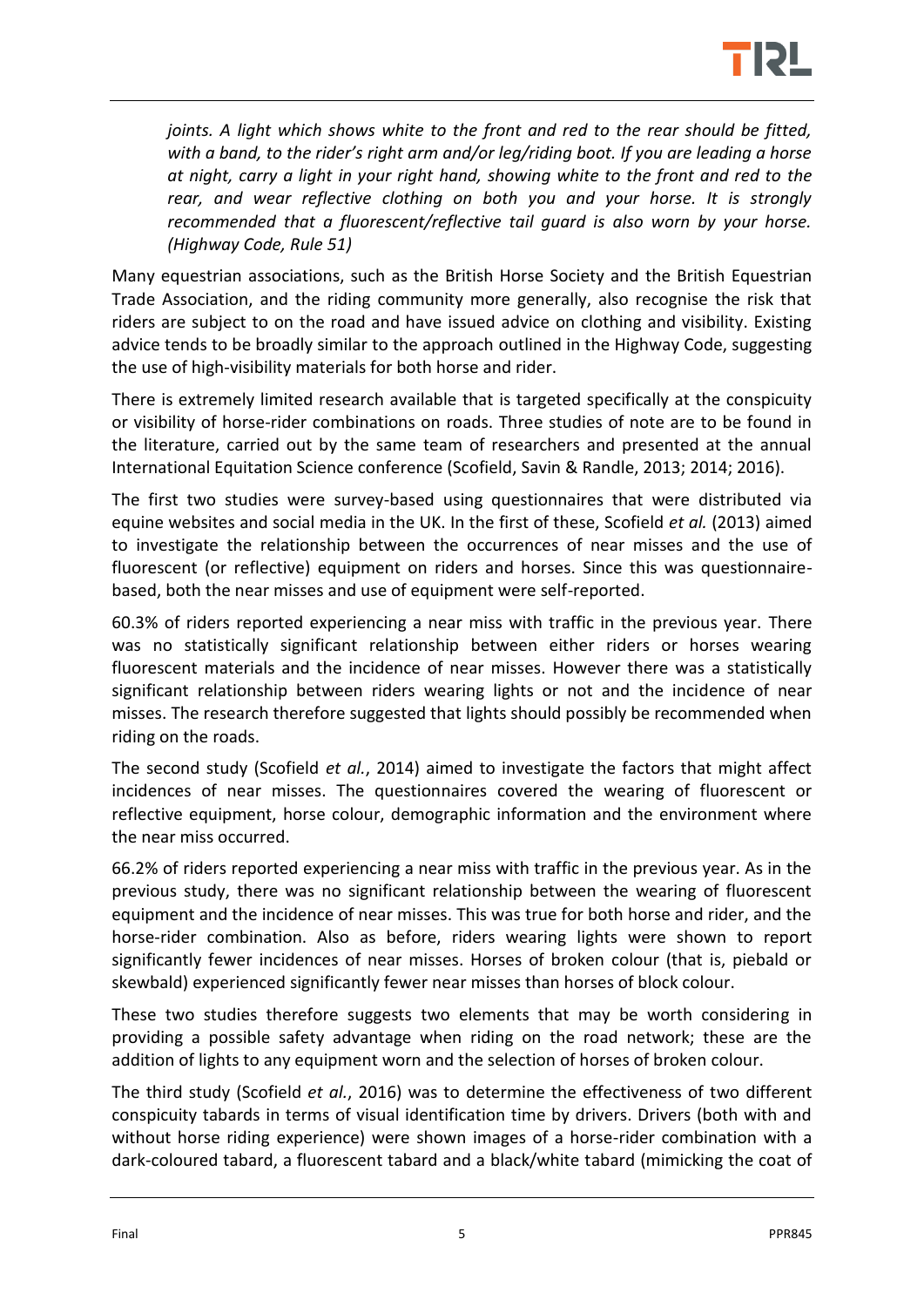

a piebald horse) and asked to indicate when they saw the image. The results showed no statistically significant difference between response times for the fluorescent tabard and the black/white tabard, however there was a significant difference between the times for the black/white tabard and the dark colour, and between the fluorescent tabard and the dark colour, with the dark tabard being associated with longer response times (i.e. slower detection).

This third study indicates that drivers may have a quicker response time when presented with a horse-rider combination wearing either a fluorescent or broken-colour tabard than with a dark colour tabard (or none). These findings would not necessarily be replicated in a live environment, nor would the drivers' behaviours necessarily change as a result of the quicker identification; however it is possible that such clothing may allow a driver additional time in which to perceive the hazard and respond.

In summary, there appears to be little or no direct evidence regarding the effectiveness of popular conspicuity measures currently used by horse riders<sup>5</sup>. The few studies discussed above provide some indications as to elements which may be of importance in reducing risk, and indeed those factors which appear to have no effect, but this area is remarkably underinvestigated and much more research is required.

In the absence of much direct evidence, we now turn our attention to applying what is known from studies of detection and judgement of approach in other vulnerable road user groups, such as pedestrians, cyclists and motorcyclists.

<sup>&</sup>lt;sup>5</sup> Other examples of clothing worn by riders include vests with text designed to alert drivers to the possibility that riders may be filming (e.g. "I've got a camera"), with direct instructions (e.g. "Please Pass Wide and Slow") or the word "Polite" (which might be argued as targeting an affective state designed to promote safer driving, or might be argued as being perceptually similar to the word "Police"). We found no evidence examining the impact of such clothing on horse safety, although a single study on cyclists does exist – see Walker, Garrard and Jowitt (2014).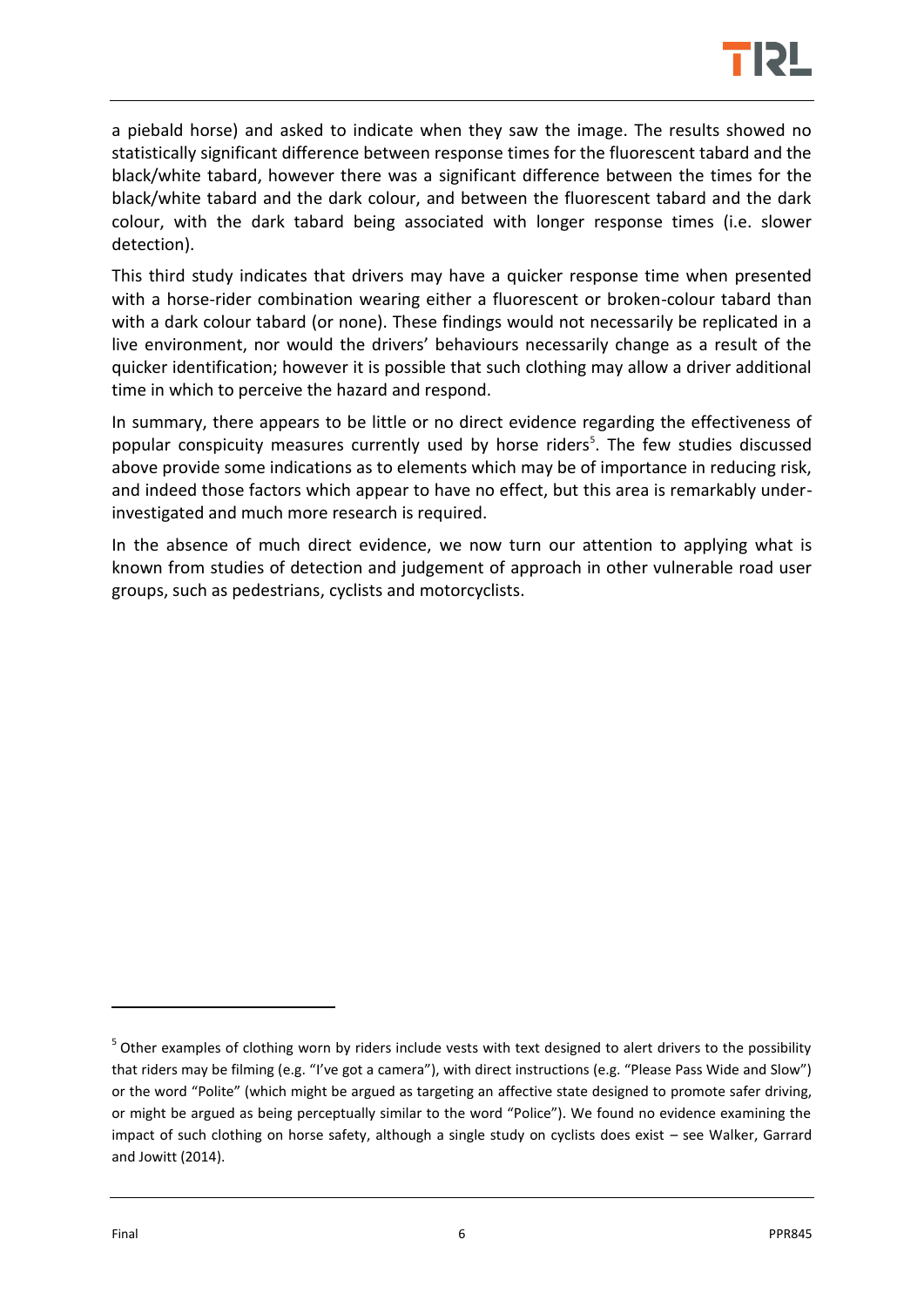

# <span id="page-9-0"></span>**3 Detection and judgement of approach – theory, evidence from other vulnerable road user groups, and calculations**

## <span id="page-9-1"></span>**3.1 Detection and judgement of approach**

It is self-evident that drivers need to detect other road users if they are to avoid collisions. Detection is especially important when considering vulnerable road users, since by their nature collisions with such road users tend to involve injuries of greater severity. However with vulnerable road users, the relevance of another factor – judgement of approach – also becomes especially important. This is mainly because vulnerable road users tend to be small (relative to cars, lorries, vans and so-on) and in addition to small objects being more difficult to detect, it is also more difficult for observers to judge their approach speed, and correspondingly, the amount of time it will take them to arrive at the observer's position $<sup>6</sup>$ </sup> (Delucia, 1991; Delucia, Kaiser, Bush, Meyer & Sweet, 2003; Caird & Hancock, 1994; Horswill, Helman, Ardiles & Wann, 2005).

There are substantial applied research literatures both on detection and judgement of approach of vulnerable road users. Research looking at the former tends to be interested in ways in which the visibility and conspicuity of vulnerable road users can be increased to aid detection. Research looking at the latter tends to be concerned with finding ways in which the basic perceptual information that the visual system needs in order to judge speed and time to arrival can be more readily provided to observers.

A comprehensive review of these wider literatures is outside of the scope of this review, but consideration of the main findings is useful, as we can then see how they are relevant to the specific risk situation of interest here for horse riders on the roads – those in which motor vehicles are approaching them from behind, at speed.

#### <span id="page-9-2"></span>**3.2 Relevant evidence from research other vulnerable road user groups**

#### <span id="page-9-3"></span>*3.2.1 Detection*

The issue of visibility and conspicuity has been studied extensively in road safety, especially as it relates to pedestrians, cyclists and motorcyclists.

#### *3.2.1.1 Pedestrians*

Kwan and Mapstone (2006) undertook a systematic review of interventions designed to increase pedestrian and cyclist visibility and conspicuity. Although the quality of studies reviewed was generally weak, a consistent picture emerged. They found that fluorescent materials improved detection in daytime, and flashing lights, lamps, and retroreflective

<sup>&</sup>lt;sup>6</sup> Typically, research into judgement of approach speed or time-to-arrival estimation is concerned with a vulnerable road user such as a motorcycle approaching the observer's position. However as noted in [Appendix](#page-17-0)  [A](#page-17-0) it can be shown that there is very little difference between that scenario and an observer approaching a vulnerable road user; the optical calculations necessary to estimate arrival time are essentially the same.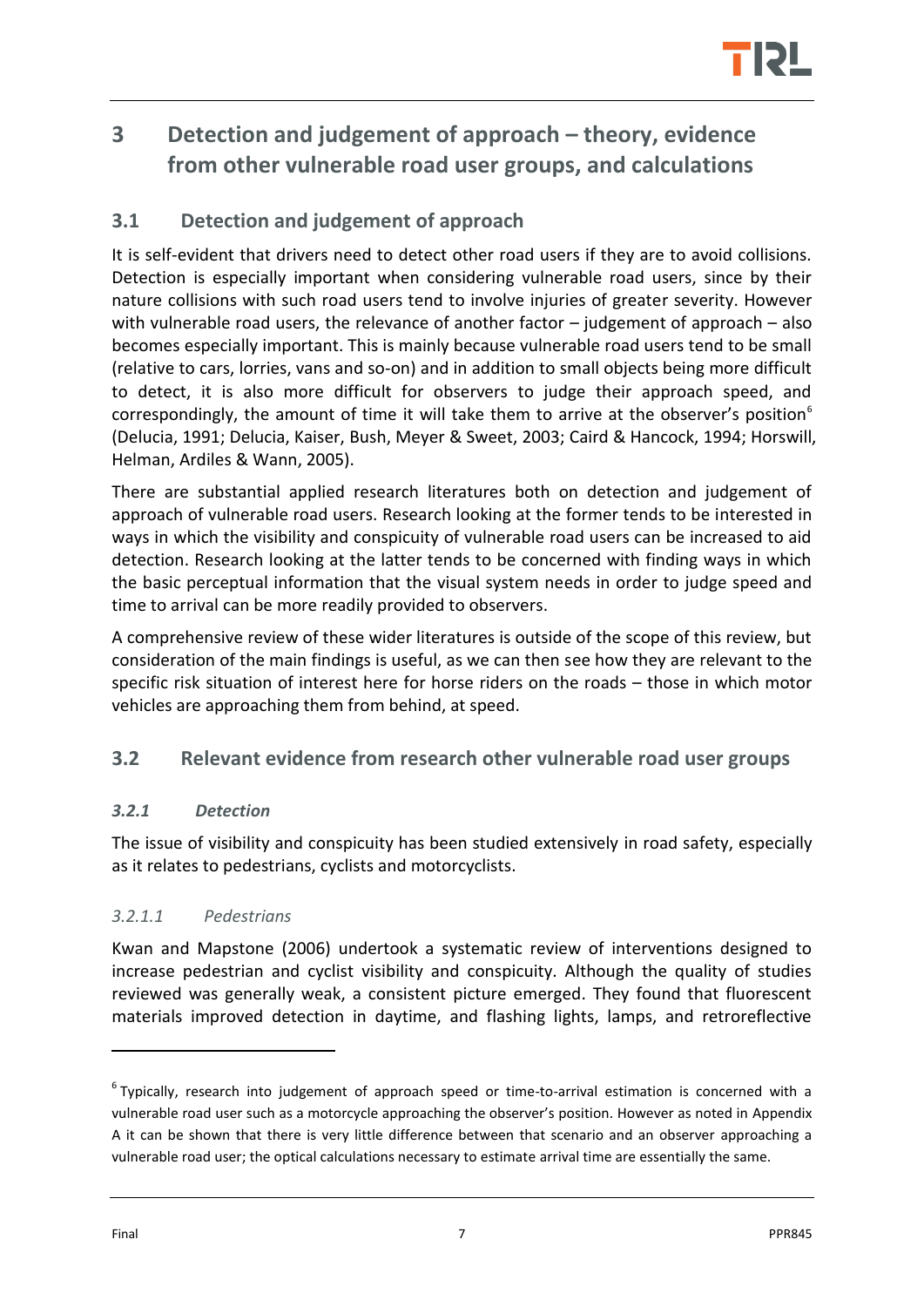

materials improved detection at night. Retroreflective 'bio-motion' configurations (which take advantage of movements of pedestrians' limbs) were found to be particularly effective in enhancing recognition.

When drivers are actively searching for pedestrians who are wearing high visibility or reflective clothing, detection distances are substantial. Sayer and Mefford (2005) for example showed that pedestrians wearing high visibility vests in daytime conditions were detected around 195m away in high complexity scenes such as towns, and around 266m away in simpler surroundings like rural roads. An earlier study under night time conditions (Seyer & Mefford, 2004) showed that drivers detected pedestrians wearing reflective strips in mock roadworks from over 300m away; detection distances for dark clothing (as a comparison) were around 100m.

Such distances correspond to potentially large safety margins; for example at 60mph a detection distance of around 300m would provide around 12 seconds of decision time. However it is not likely that drivers are always actively searching for pedestrians, or indeed for any other vulnerable road user group. Work that has attempted to look at 'attention conspicuity' suggests that detection rates and detection distances are likely to be much lower than studies using search conspicuity instructions. A classic study by Cole and Hughes (1984) showed that drivers' detection for reflective discs was around three times as likely under 'search' conditions as under conditions in which drivers were simply told to report anything that grabbed their attention. Helman and Palmer (2010) showed that when drivers approached dummies wearing high visibility and reflective clothing on a test track at night, and were asked to report the things grabbing their attention, detection distance for the dummies was between 25m and 40m depending on whether there was ambient lighting present. These distances are clearly associated with much smaller safety margins than those found in 'search conspicuity' studies.

Another important finding from this literature is that pedestrians tend to overestimate the extent to which they are visible to other road users, especially at night and when they are not wearing any high visibility or reflective clothing (Tyrell, Patten & Brooks, 2002). The extent to which this is true of horse riders is unknown, but might be worthy of investigation.

#### *3.2.1.2 Cyclists*

The findings from Kwan and Mapstone (2006) are again relevant, showing that fluorescent materials in daytime, and flashing lights, lamps, and retroreflective materials at night, aid in detection of both pedestrians and cyclists.

A recently-completed randomised controlled trial (Lahrmann, Madsen, Olesen, Madsen & Hels, in press) addressed the main limitation noted in the Kwan and Mapstone systematic review; the authors studied collision involvement in approximately 3,400 cyclists who wore a yellow jacket when cycling, and around the same number who did not. The study showed around a 38% reduction in personal injury accidents in the jacket wearing group, when response bias was controlled. This study presents strong evidence that wearing high visibility clothing can reduce collision risk in cyclists.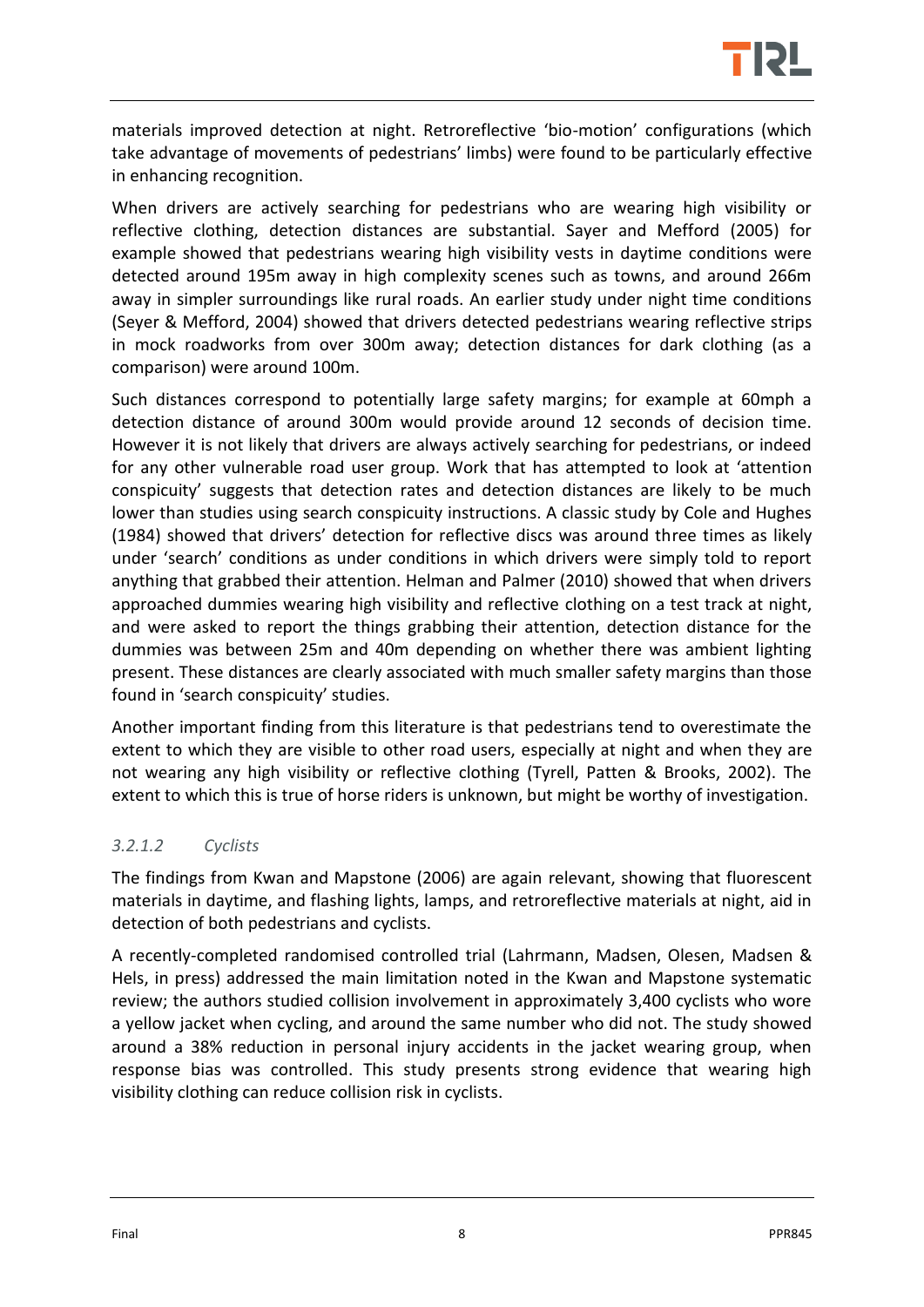

#### *3.2.1.3 Motorcyclists*

A review of motorcycle 'right of way' accidents (Pai, 2011) concluded that the two dominant causes were poor conspicuity of motorcyclists, and poor judgement of their approach speed by observers. Reviews of high visibility clothing and various lighting interventions have concluded that they have the potential to increase detection during the day and at night, and therefore to increase safety (e.g. Helman, Weare, Palmer & Fernandéz-Medina, 2012).

#### <span id="page-11-0"></span>*3.2.2 Judgement of approach*

The majority of road safety research into judgement of approach speed (and time to arrival) has been concerned with collisions involving 'right of way' violations in front of motorcycles, since this factor is believed to be a major contributor to such collisions (Pai, 2011).

There are two key findings relevant to the issue here. First, observers overestimate (relative to their estimate for larger vehicles) the time to arrival for smaller vehicles such as motorcycles (Caird & Hancock, 1994; Horswill et al., 2005). Second, judgements are even worse at night, when vehicle contours are unavailable (or less available) to assist in estimates of approach speed (Gould, Poulter, Helman & Wann, 2012b).

There is some evidence that lighting treatments which seek to address both of these issues (especially at night) can lead to safety benefits in motorcyclists (Gould et al., 2012b; Helman, Palmer, Haines & Reeves, 2013). Helman et al. (2013) for example showed in a real world observation study that drivers report an extra 0.5-0.75 second safety margin when making gap acceptance decisions in front of an approaching motorcycle with extra lighting designed to increase horizontal extent.

#### <span id="page-11-1"></span>**3.3 Specific considerations for horses and their riders**

In the following sections we consider the critical issues of detection and judgement of rate of approach (along with some fundamental knowledge about the human visual system) in relation to the scenario of most interest to the report – vehicles approaching horses (especially from behind and at speed). The main points are made in this section, with more detailed discussion in [Appendix A.](#page-17-0)

#### <span id="page-11-2"></span>*3.3.1 Considerations for detection*

#### *3.3.1.1 Reflective materials*

Detection rates should be enhanced by the addition of any features that introduce a step change in luminance, colour or contrast with the background, and the evidence from other road user groups suggests that reflective and high visibility materials may be beneficial. The extent to which a 'step change' is achieved depends upon the specific environment and lighting conditions. For example reflective materials are highly effective at night, but they rely upon the reflective material falling within the throw of the headlights of oncoming vehicles. If the conditions are early evening and a driver has not turned on their headlights, then the reflective material is ineffective because the ambient light is low and the amount reflected towards the driver is very small. The same holds for good daylight conditions. For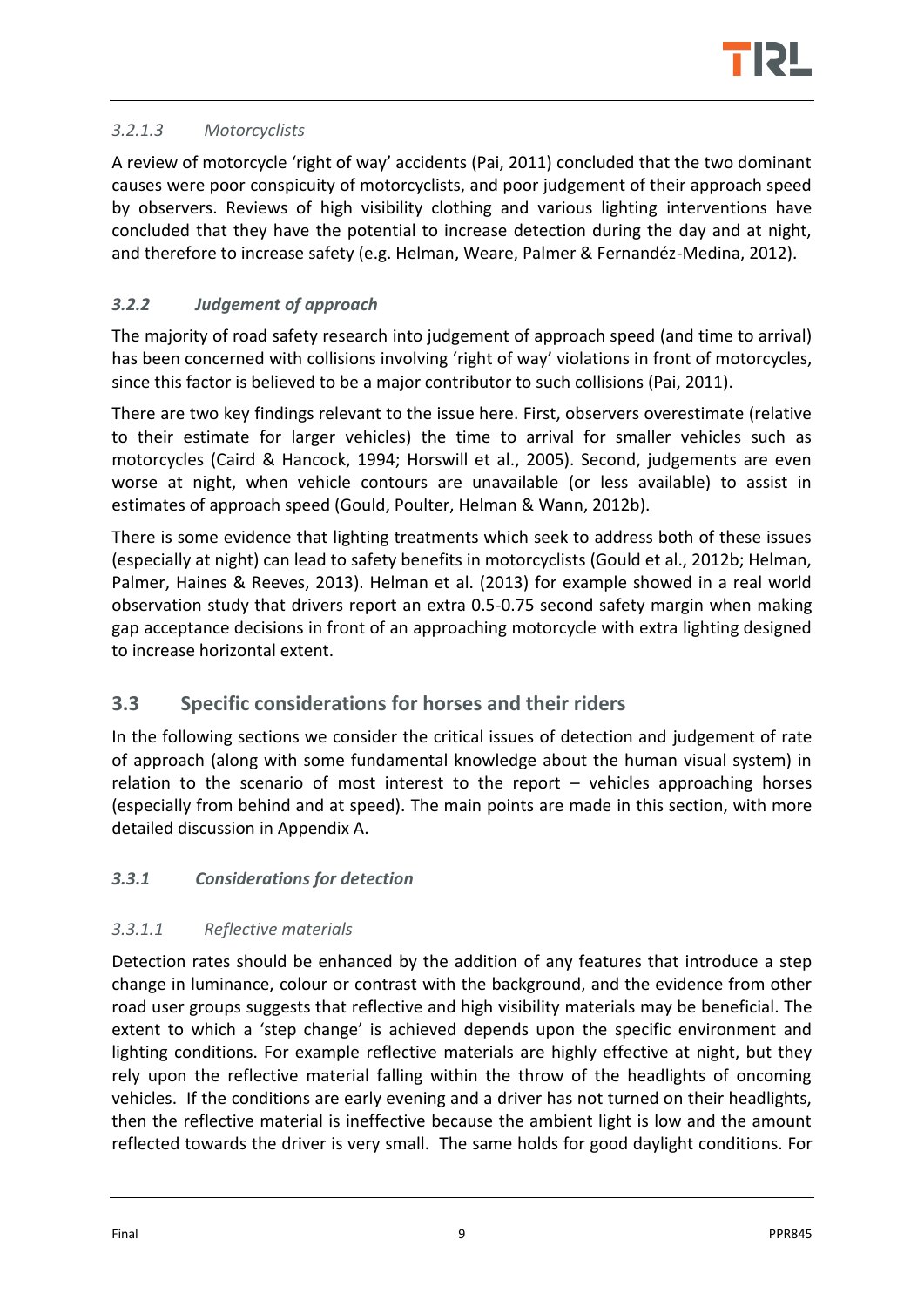

the example of a horse and rider there is also the factor of the vertical height of the reflective material. In those cases when a horse and rider are still on the road in twilight or night-time, the height of a rider is too high for a reflective vest to be optimally illuminated by dipped headlights and would only be optimally illuminated by full-beam lights. If there were a scenario where twilight journeys were common then a lower placement of reflective material would be optimal, such as the use of leg bands. These also introduce subtle biological motion cues from the horses walking action which have been shown to have additional benefits to alert drivers when used with human pedestrians (Kwan & Mapstone, 2006).

#### *3.3.1.2 Coloured vests*

Given the need for a directional light source to optimize the benefit of a reflective vest, one of the clearest benefits of current commercial safety-wear is the contrast they provide with the surrounding environment. In vision research, the term contrast is most commonly used to refer to step changes in the lightness/luminance of a surface (e.g. black vs white). It is the case that most safety vests reflect more ambient light than a number of surrounding features, such as hedgerows and verges, but there are a number of features that may be in the scene that reflect similar amounts of ambient light, such as the polished surfaces of vehicles. In that respect the major benefit of safety clothing is likely to be the colourcontrast with the background, there are relatively few features in everyday rural scenes that are bright 'fluorescent' yellow, orange or pink, but in some visual scenes there could be extensive banks of these colours. At particular times of year there are large areas of bright yellow surrounding European roads due to oil-seed rape or sunflower cultivation. Orange and pink crops are less common, but in a setting where there is a low sun dropping toward a picturesque red/orange sunset it may be that yellow is more conspicuous than pink or orange. How detectable different coloured vests are in different rural settings is an empirical question. There have been studies undertaken on the effectiveness of safety vests, as previously discussed (e.g. for motorcycles or cyclists) but not with subtle manipulations such as the detection of a cyclist in a yellow vest passing a field of sun-flowers, or in a pink vest cast against a red sunset.

#### *3.3.1.3 Lighting*

A simple way to offset the issue that reflective material requires direct illumination for it to be effective, is to provide the directional light beam back to the driver from a powered light source. There is now a wide array of very light-weight, high luminance LEDs that provide illumination for more than 100 hours from small cell batteries. These provide a conspicuous feature, irrespective of the ambient light levels and without the reliance on car headlights. They can be used to highlight the width of the horse and rider (see Gould et al., 2012a and [Appendix A](#page-17-0) for discussion of potential importance of horizontal over vertical cues) and a number of current devices can be set to an alternating motion/flash pattern which can provide an additional alerting feature. A number of safety conscious cyclists now use flashing rear lights throughout the day and although there haven't been controlled studies as to whether they are effective during good daylight conditions, the overhead in terms of weight or running cost is very small and they will certainly add benefit if the light levels start to dip before the rider completes their journey.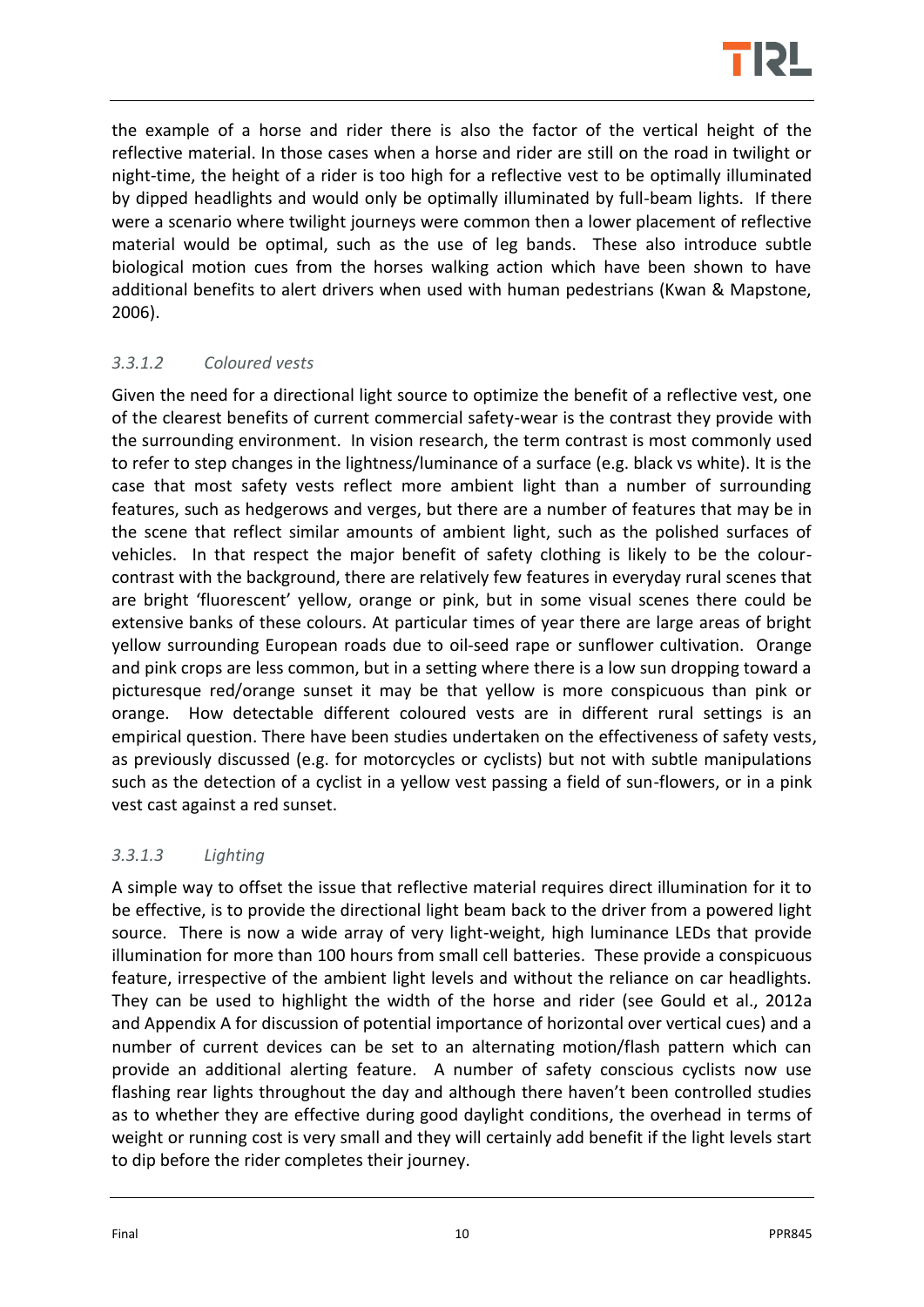

#### <span id="page-13-0"></span>*3.3.2 Considerations for judgement of approach*

Humans do not sense distance directly; this is unfortunate given the importance of knowing time-to-arrival in driving. Fortunately research shows that humans use an optical short-cut to judging arrival time. Provided the driver has an estimate of the optical size of an object/hazard, then if they can also estimate the rate of expansion of the object then the ratio of the two can also give an estimate of time to arrival. The optical size is the patch that the object projects onto the back of the retina, and its expansion is the rate at which it is increasing in size on the retina, which from here on we will call 'looming'.

In the scenario we are considering (a driver approaching a horse and rider from behind) it is looming which will help the driver to judge time-to-arrival (i.e. the time it will take for the driver to arrive at the horse's position). Because of the way in which the mathematics of looming works (see [Appendix A\)](#page-17-0), larger objects loom at a higher rate than smaller objects, and the higher the approach speed the greater the rate of looming. There are two important caveats however.

First, for a given time-to-arrival (i.e. the time available for a driver to reduce speed in good time, in preparation for passing) at higher approach speeds the image size on the retina will be smaller since the horse will be further away. Thus for a given time-to-arrival, looming rate will be LOWER for a faster approach speed. Using an example of two approach speeds will help to illustrate this. At 60mph, a driver approaching a horse approximately 0.6m wide<sup>7</sup> will experience a looming rate of approx. 0.08 deg/s when four seconds (around 107m) behind. At an approach speed of 40mph with a four second time-to-arrival (around 71m behind the horse) the looming rate will be approx. 0.12 deg/s. So at the same time point before arrival the image of the horse is looming faster for the SLOWER driver.

The second caveat is that the human visual system can only detect looming rates above a certain threshold. This is especially important in lower light conditions since the 0.6m wide horse and rider may begin to appear smaller as the extent of its outline becomes less detectable. If all that is detectable is a single rider vest, or small light source (for example a helmet light, or tail light) then the rate of looming at a given time-to-arrival may begin to fall below the threshold of what can be detected by the driver (again see [Appendix A](#page-17-0) for examples, and estimates of what this threshold might be in different contexts).

In summary:

- I. When drivers are travelling faster, they are more likely to fail to notice that it is time to initiate their braking action in order to slow to a cautious speed before they get to within 40-50m of a horse. This may result in late braking or inadequate braking on approaching a horse and rider.
- II. When the object being approached has a smaller area that is visible at a distance then the errors highlighted above will scale upwards.

Slower approach speeds and high-visibility equipment which increase the image size of the horse and rider, should both therefore help drivers to judge looming rate.

 $<sup>7</sup>$  See [Appendix A](#page-17-0) for a discussion of the fact that width, rather than height, seems to be most important for</sup> detection of judgement of approach.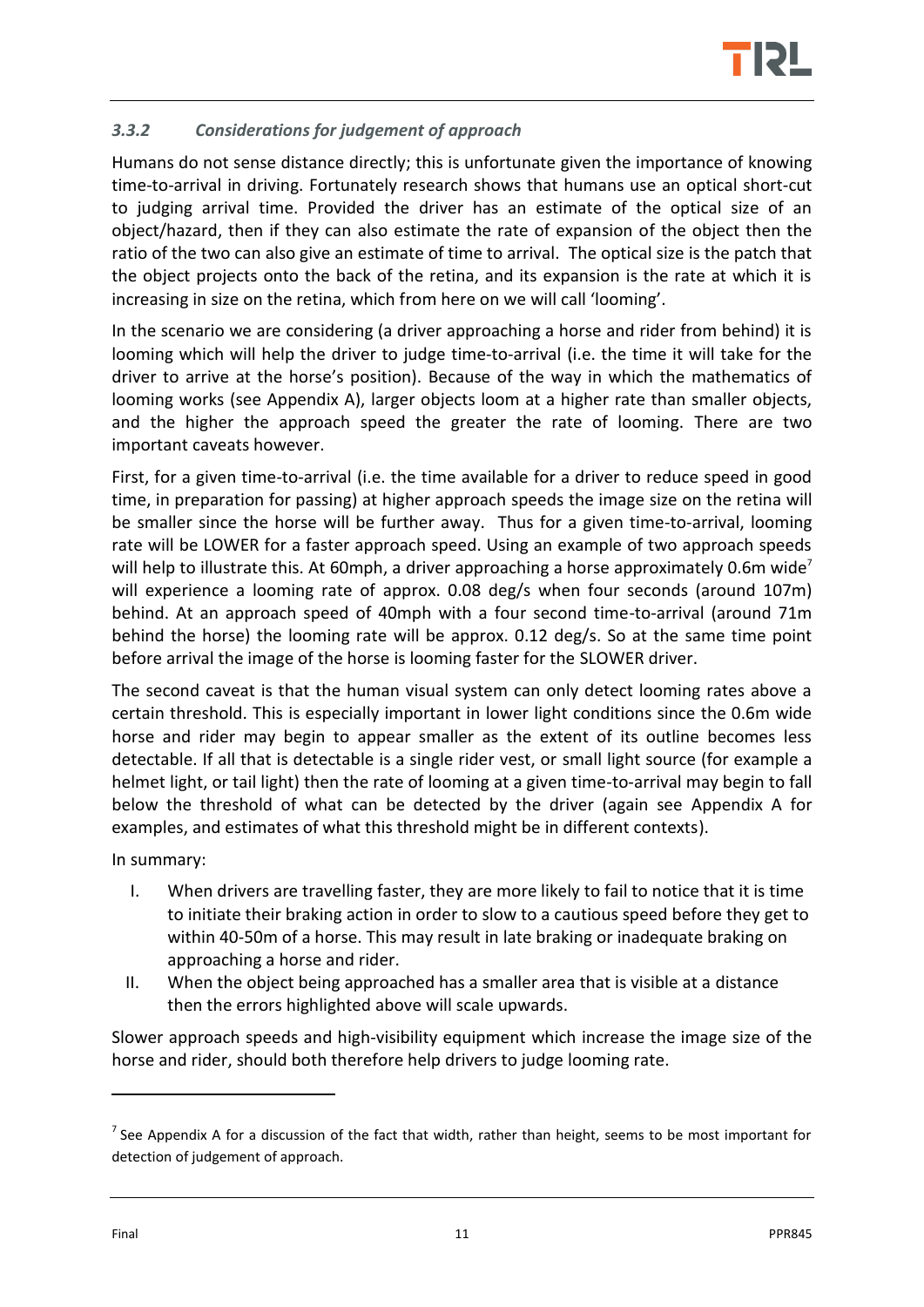

## <span id="page-14-0"></span>**4 Recommendations**

This report sought to provide evidence-based recommendations on the conspicuity and visibility of horses, which could be used by the British Horse Society to support its members.

After reviewing the sparse road safety literature which directly addresses the visibility and conspicuity of horses and riders, the report covered research with a range of other vulnerable road user groups, and considered the human visual system in respect of the detection of other road users and judgement of their approach. Taking all of the research and knowledge reviewed into account, the report makes the following three recommendations<sup>8</sup>, focused on the important risk scenario of motor vehicles approaching a horse at speed, and in order of importance:

- 1. **Speed limits on roads with significant horse and rider activity should be reduced, and enforced.** The optical geometry alone argues that it is unwise to have drivers travelling at 60mph on roads that are routinely and regularly used by horse riders, especially in conditions of reduced lighting.
- 2. **Riders should utilise clothing that contains LED lights wherever feasible.** Ideally this should cover as much of the rider and horse as possible, prioritising covering width extent above height. A suggested pattern would be two red LEDs on the shoulders of the rider, and two on the sides of the horse's flank, all facing backwards. White LEDs facing forwards in a similar pattern would help with frontal approaches.
- 3. **Riders should use bright and reflective safety clothing wherever feasible<sup>9</sup> .** Again ideally this should cover as much of the rider and horse as possible, prioritising covering width extent above height, although also on the legs to introduce 'biological motion' cues. There is no firm evidence to say one colour is more visible than any other across multiple environments; riders should consider the dominant colours in their riding environment (e.g. coloured foliage and crops, backgrounds associated with sunsets) and choose a colour which will provide contrast accordingly.

The first of these recommendations follows from consideration of the perceptual requirements for judging speed of approach in conditions where only small areas of the horse and rider may be visible or salient to the approaching driver. It is clearly not in the control of horse riders, but is something to be raised by the British Horse Society with relevant highways authorities. It is entirely aligned with the 'safe system' approach currently dominating road safety thinking in Great Britain and across the world.

The second and third of these recommendations are based on the work reviewed on horses, pedestrians, cyclists and motorcyclists. In the absence of legislation covering safety equipment for horses, these recommendations are under the control of horse riders and organisations. The prioritisation of lighting over bright clothing (if only one can be used) is commensurate with findings and theory in all these domains.

 ${}^{8}$ There is some weak evidence that horses of broken colour may be easier for drivers to detect than those of solid colour. This unofficial 'fourth recommendation' should be seen as subordinate to the main three however.

 $^9$  Clothing should ideally meet standards EN1150 or EN471, and should ideally be kept clean.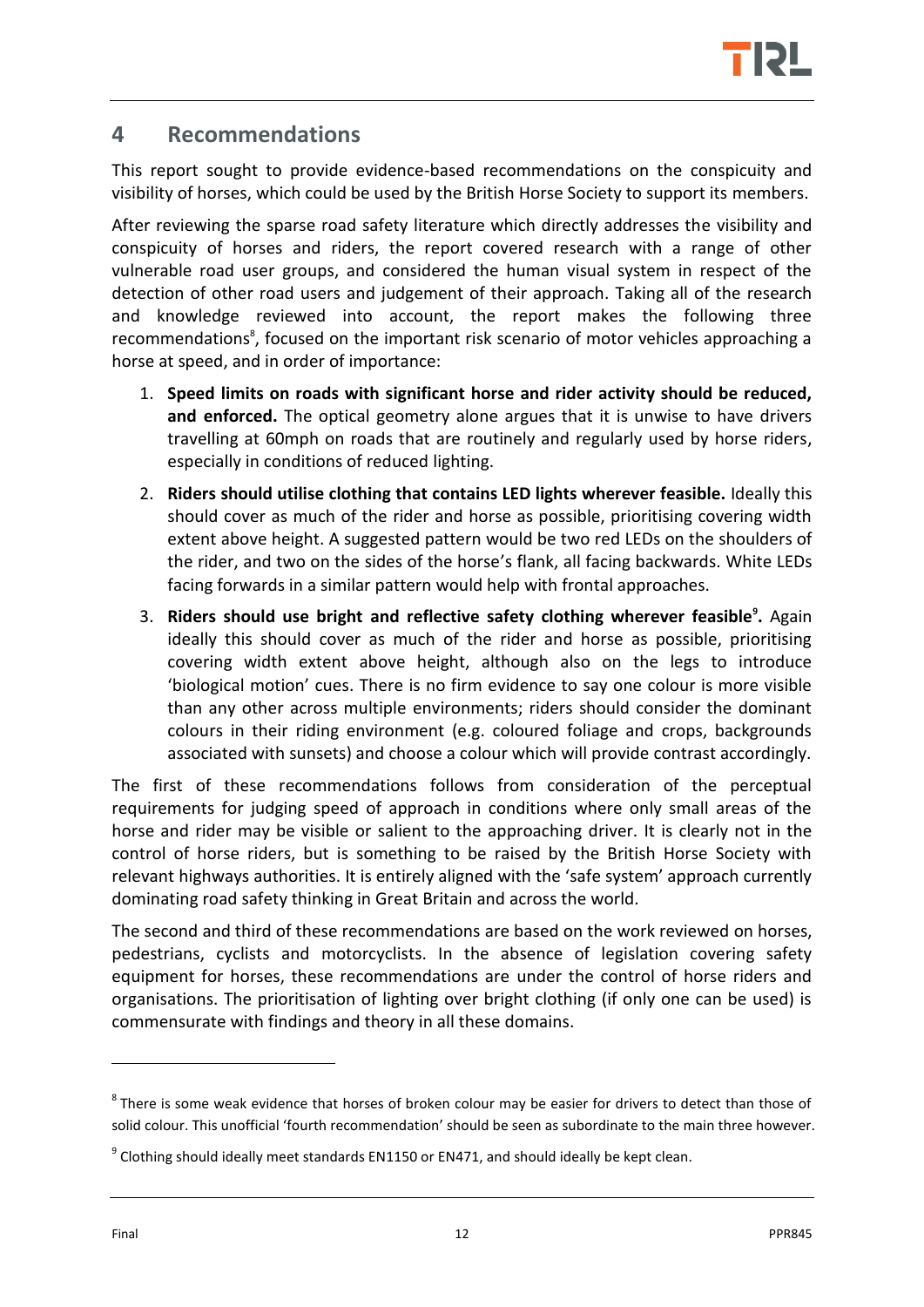## <span id="page-15-0"></span>**References**

- Caird J. K., and Hancock P. A. (1994). The perception of arrival time for different oncoming vehicles at an intersection. *Ecological Psychology*, 6, 83-109.
- Chapman, C., and Musselwhite, C. B. (2011). Equine road user safety: Public attitudes, understandings and beliefs from a qualitative study in the United Kingdom. *Accident Analysis and Prevention,* 43(6), 2173-2181.
- Cole, B. L., and Hughes, P. K. (1984). A field trial of attention and search conspicuity. *Human Factors*, 26(3), 299–313
- DeLucia P.R. (1991). Pictorial and motion-based information for depth perception. Journal of Experimental Psychology: *Human Perception and Performance.* 17, 738-748.
- DeLucia P, Kaiser M, Bush J, Meyer L, Sweet B. (2003) Information integration in judgements of time to contact. *Quarterly Journal of Experimental Psychology A*, 56, 1165-1189.
- Gould, M., Poulter, D. R., Helman, S. and Wann, J. P. (2012a). Errors in judging the approach rate of motorcycles in night-time conditions and the effect of an improved lighting configuration. *Accident Analysis and Prevention*, 45(2), 432–437.
- Gould, M., Poulter, D. R., Helman, S., and Wann, J. P. (2012b). Judgments of approach speed for motorcycles across different lighting levels and the effect of an improved triheadlight configuration. *Accident Analysis and Prevention*, 48(2), 341–345.
- Helman, S. & Palmer, M. (2010). Road worker conspicuity. Client Project Report (CPR1001). Crowthorne: Transport Research Laboratory.
- Helman, S., Palmer, M., Haines, C. & Reeves, C. (2014). The effect of two novel lighting configurations on the conspicuity of motorcycles: a roadside observation study in New Zealand. Published Project Report (PPR682). Crowthorne: Transport Research Laboratory.
- Helman, S., Weare, A., Palmer, M., & Fernandéz-Medina, K. (2012). Literature review of interventions to improve the conspicuity of motorcyclists and help avoid 'looked but failed to see' accidents. Published Project Report (PPR638). Crowthorne: Transport Research Laboratory.
- Kwan, I., & Mapstone, J. (2006). Interventions for increasing pedestrian and cyclist visibility for the prevention of death and injuries. The Cochrane Library.
- Lahrmann, H., Madsen, T. K. O., Olesen, A. V., Madsen, J. C. O., & Hels, T. (2017, in press). The effect of a yellow bicycle jacket on cyclist accidents. Safety Science.
- Langham, M., & Moberly, N. (2003). Pedestrian conspicuity research: a review. *Ergonomics*, 46(4), 345–363.
- Pai, C. W. (2011). Motorcycle right-of-way accidents—A literature review. *Accident Analysis & Prevention*, 43(3), 971-982.
- Sayer, J. R. & Mefford, M. L. (2004). High visibility safety apparel and nighttime conspicuity of pedestrians in work zones. *Journal of Safety Research*, 35, 537-546.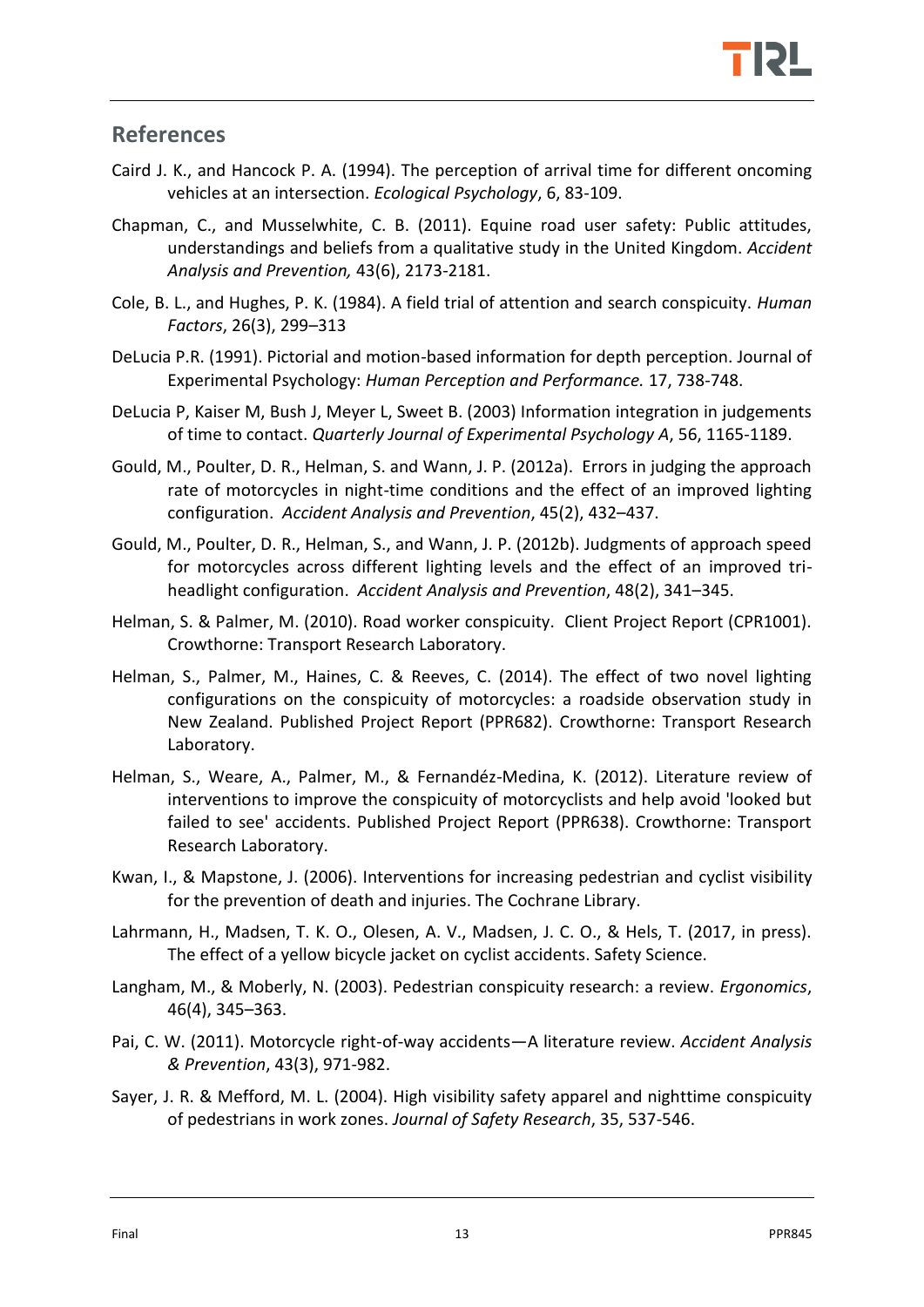

- Sayer, J. R. & Mefford, M. L. (2005). The roles of garment design and scene complexity in the daytime conspicuity of high-visibility safety apparel. Report UMTRI-2005-5. Ann Arbor, MI: The University of Michigan Transportation Research Institute.
- Scofield, R. M., Savin, H., & Randle, H. (2013) Road safety: Is there a relationship between 'near misses' and the use of rider and horse reflective/fluorescent equipment. In: Heleski C., Wickens C., editors. *Proceedings of the 9th International Equitation Science Conference*; University of Delaware Printing Services, Newark, DE, USA & University of Pennsylvania, New Bolton Center, Kennett Square, PA, USA. 17July 2013; p.30.
- Scofield, R.M., Savin, H., Randle, H. (2014) Riding and road safety: building profiles of leisure riders and their environment in the United Kingdom. In: Christensen, J.W., Ladewig, J., Ahrendt, L.P., Malmkvist, J., editors. *Proceedings of the 10th International Equitation Science Conference*; Aarhus University DCA Report No. 044 June 2014; p41
- Scofield, R.M., Savin, H., and Randle, H. (2016) Horse and rider safety on the United Kingdom (UK) road system: Pilot evaluation of an alternative conspicuity measure. In: Cressant, M., Renault, M., Randle, H., Bailey, A., editors. *Proceedings of the 11th International Equitation Science Conference*; International Society for Equitation Science with the collaboration of the French Institute for Horses and Riding, France; p94
- Simons-Morton, B. G., Ouimet, M. C., Wang, J., Klauer, S. G., Lee, S. E., & Dingus, T. A. (2009). Hard Braking Events Among Novice Teenage Drivers By Passenger Characteristics. Proceedings of the International Driving Symposium on Human Factors in Driver Assessment, Training, and Vehicle Design, 2009, 236-242.
- Tresilian J. R., Mon-Williams M., & Kelly B.M. (1999). Increasing confidence in vergence as a cue to distance. *Proceedings of the Royal Society B: Biological Sciences*, 266, 39–44
- Tyrrell, R. A., Patton, C. W. & Brooks, J. O. (2004). Educational interventions successfully reduce pedestrians' overestimates of their own night time visibility. *Human Factors*, 46, 170–182.
- Walker, I., Garrard, I., & Jowitt, F. (2014). The influence of a bicycle commuter's appearance on drivers' overtaking proximities: an on-road test of bicyclist stereotypes, highvisibility clothing and safety aids in the United Kingdom. *Accident Analysis & Prevention*, *64*, 69-77.
- Wann, J. P., Poulter, D. R., & Purcell, C. (2011). Reduced sensitivity to visual looming inflates the risk posed by speeding vehicles when children try to cross the road. *Psychological Science*, 22(4), 429-434.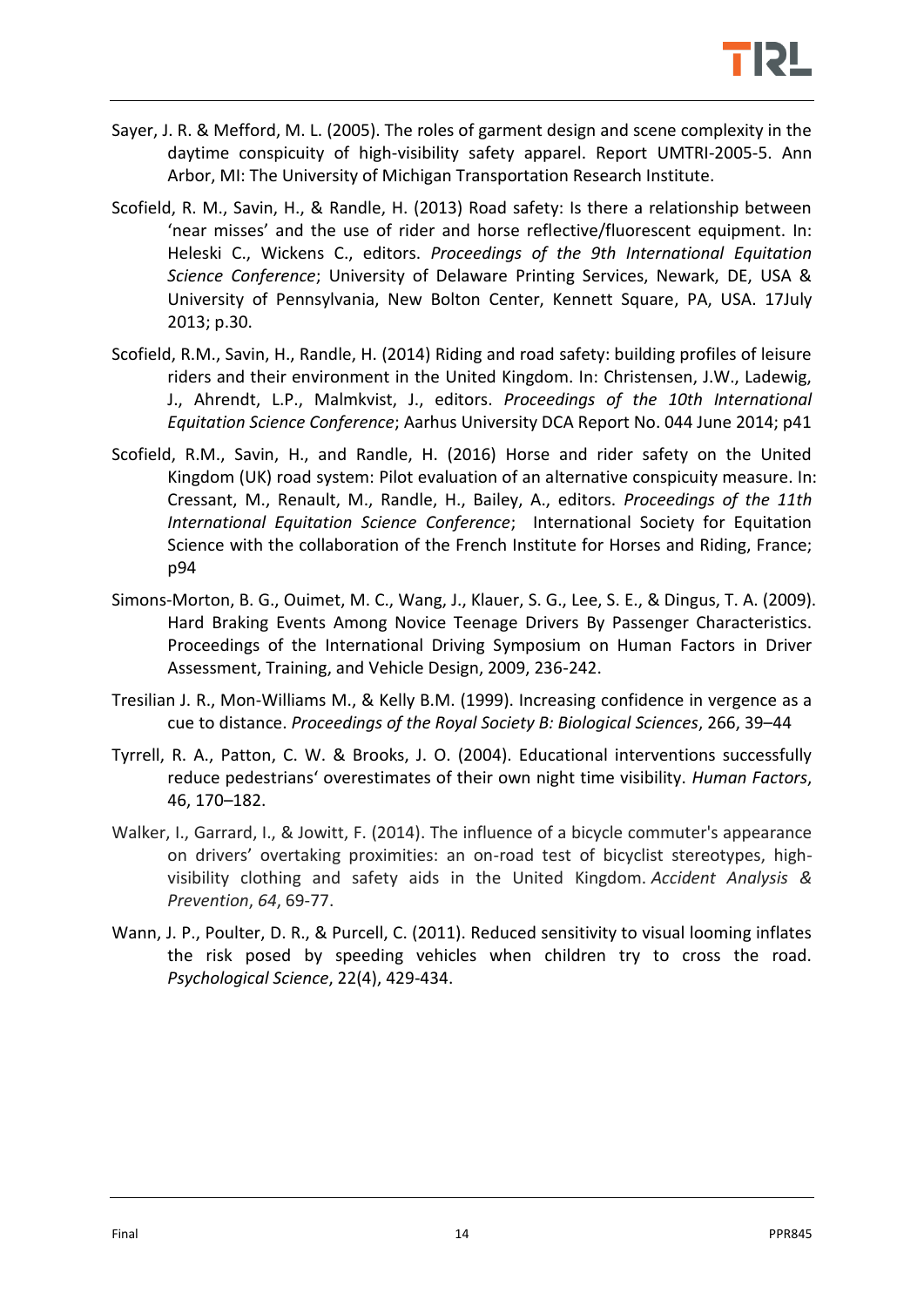

# <span id="page-17-0"></span>**Appendix A Calculations relating to judgement of approach**

Despite the fact that a horse with rider is a relatively large visual feature on a carriageway (and many road users may express surprise that anyone could fail to notice a horse) there are two factors to consider that mean that detection and judgement of approach may be lower than might be assumed.

- *1. Vertical vs Horizontal size*: The visual outline of a horse and rider may be >2.4m vertically which is as high as some commercial vehicles, although a child on a pony may be <2m. There is ample evidence that commercial vehicles, such as trucks or buses are easier to detect and judge than small cars or motorcycles. However there is also some evidence (Gould et al, 2012a) that horizontal extent is a more important factor than vertical extent when judging approach. There is actually a paucity of clear evidence on this difference and no theoretic model. Gould et al (2012a) ran trials with additional lights on motorcyclists to aid judgement of speed at night and there was a significant benefit of a horizontally spaced arrangement, but the same benefit was not gained for an equivalent vertical arrangement. The width of a horse and rider may only be 0.5-0.6m which is quite similar to a modern motorcycle, where we know there is a relatively high incidence of detection errors and an overestimation of the time available before time to contact, relative to estimates given for larger vehicles<sup>10</sup>.
- *2. Central and peripheral visual processing*: Visual acuity is highest in the ~5deg of the fovea (the area of the eye with high visual acuity). As stimuli become more peripheral to central vision then detection rates of both static and moving images decline. We can assume that if the driver is attending to the road they are looking at the road surface, or another vehicle some 3-5secs ahead. There could be a factor that a reflective vest worn by the rider, who is above the seated eye-height of the driver, becomes more peripheral as the driver approaches the horse. But calculating this for typical scenarios suggest that vertically placed features are unlikely to move out of the central visual field into the periphery. For example, for a driver approaching at 60mph, looking 4secs ahead, the bib of a rider on a horse 300m ahead would be  $\sim 0.9$ deg above the centre of the fovea. By the time the driver has approached to within 4secs of the horse the centre of the bib would have moved to 1.1deg above the central line of sight, but still within an area of high acuity. For a driver with a higher seating position in a commercial vehicle these figures scale differentially but still stay within what we can consider as central vision. So there is little to suggest that a riders bib may become peripheral to a driver's vertical point of gaze towards the roadway. A similar set of results can be derived for the horizontal optical motion of the horse as a fast moving driver approaches. If the driver maintains their point of gaze within their lane then the image of the horse and rider

 $10$  The high potential approach speed of motorcycles can be a contributing factor. But these errors can occur with a static driver waiting to pull out at a junction, looking down the road at a motorcycle approaching at maybe 60mph. It can be shown that there is very little optical difference, in the horizontal expansion rates, between that scenario and a driver travelling on a country road at 60mph approaching a horse and rider.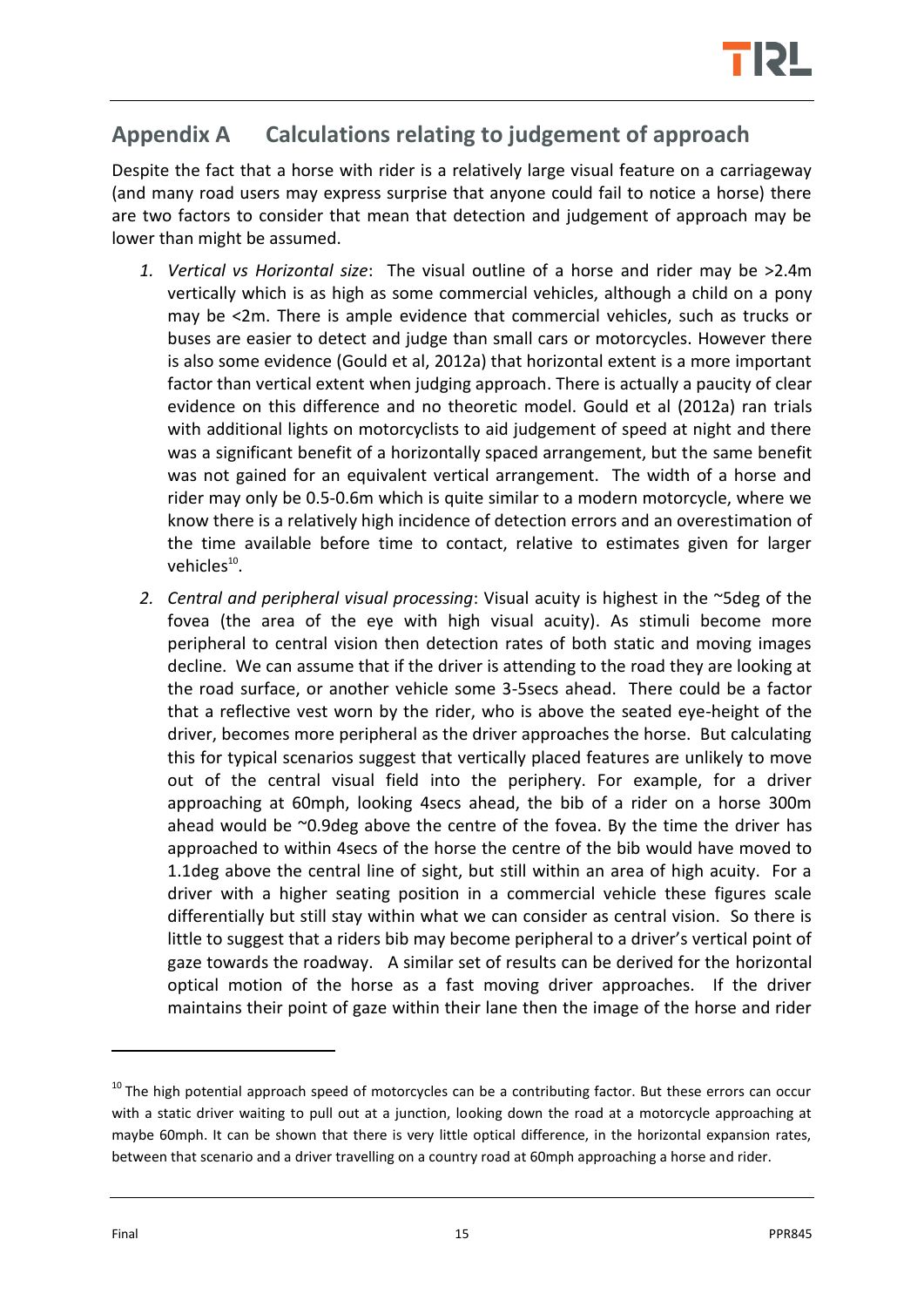

should stay within 0.5-0.6deg of the centre of the fovea as the driver approaches from 300m-100m away. Where 'peripheral processing' may become a factor is if/when the driver directs their gaze to the centre of the oncoming lane, because they intend to execute a passing manoeuvre. In this case a horse 100m ahead starts to move towards 1.9deg from the centre of the fovea and if gaze is maintained within the oncoming lane, then the image of the horse and rider will move into peripheral visual field from this point onwards.

Throughout the report we have used the term detection to refer to the state where an observer has noticed the presence of a feature, such as a road hazard, or in this case, a horse. That inner state of awareness is related to conspicuity, which in turn may be related to measurable quantities such as luminance, colour and contrast relative to the background (this may also include motion). As noted previously, detection is an essential state to achieve, but is not necessarily sufficient when approaching other slower moving road users. To pass a horse or cyclist, a cautious and considerate driver should slow, cross the white line of a two-way road and use some of the oncoming carriageway to pass. That act of slowing and the passing manoeuvre both require judgement of the rate of approach. After detecting a horse even a considerate driver following exactly the advice given in the BHS 'Dead? Or Dead Slow?' campaign<sup>11</sup> can look at their speedometer and say, "I'm doing 60, there is a horse ahead, so I'll drop to 15mph". But that doesn't inform the driver as to how long they have to effect that deceleration, or when it would be appropriate to start to move into the oncoming lane if it is free of traffic. The example was given earlier that a driver deciding to slow from 60mph to a slower speed such as 15mph requires information as to how long they have to effect that deceleration, or when it would be appropriate to start to move into the oncoming lane. In principle that could be accurately estimated if the driver knew the precise distance to the horse (e.g. in metres), could mentally convert the indicative mph to m/s and divide the two, although to effect a safe manoeuvre the driver would also need to estimate the speed of any approaching vehicle in the oncoming lane. In practice we know that humans, and most animals, do not have the capability to sense distance directly, the exceptions being those with sensing systems such as echolocation. Human judgments of absolute distance are notoriously difficult beyond ~10m (where binocular differences become very small) and while we are good at detecting changes in relative speed, our judgments of absolute/actual speed are also very poor (Tresilian, Mon-Williams & Kelly, 1999). Fortunately there is an optical short-cut to judging arrival time; provided the driver has an estimate of the optical size of an object/hazard, then if they can also estimate the rate of expansion of the object then the ratio of the two can also give an estimate of time to arrival. This is a much simpler solution for any neural system because the optical size is the patch that the object projects onto the back of the retina, and its expansion is the rate at which it is increasing in size on the retina, which from here on we will call 'looming'. So whereas a radar system may bounce a beam to estimate distance and its rate of change (speed), most animal systems use the light rays that bounce off an object and arrive at their visual system to detect optical size and its rate of change to then estimate how much time they have to initiate an avoidance action. This has been demonstrated in a

<sup>11</sup> <http://www.bhs.org.uk/safety-and-accidents/dead-slow> - retrieved 04/09/2017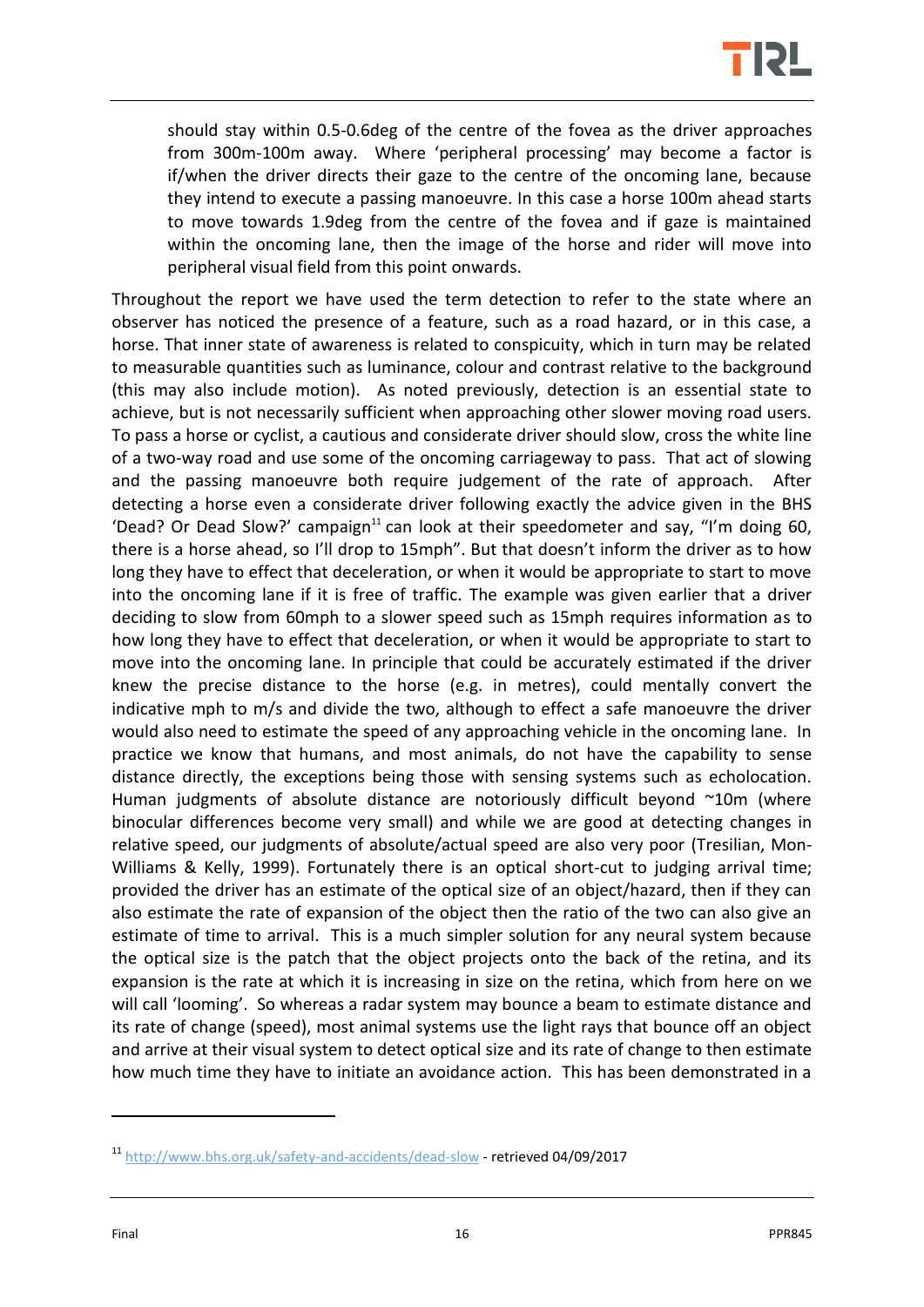

range of animals. The uncanny ability of pigeons to fly out of the path of a car at the last moment, for example, appears to be because they have a neural cluster (the nucleus rotundus) that responds to looming and fires ~1sec before the arrival of an object. The criticality of looming to human collision judgments then raises a set of issues for road safety, particularly in low light conditions.

#### *A.1.1 Looming rates in road scenes*

To make an accurate judgement of time to arrival at an object/hazard, the driver needs to detect and then discriminate the rate of looming of that object. The rate of looming  $(\theta(t))$  is directly related to the size of the vehicle/horse/cyclist being approached *(S)* times the forward speed *(v)* divided by the square of its distance *(z)* using a small angles approximation to simplify the trigonometry. It is useful to note that Equation 1 describes the optical geometry for either: a static observer such as a pedestrian or driver at a junction, observing an approaching vehicle, in which case *v(t)* and *z(t)* refer to the speed and distance of the approaching vehicle; or equivalently a driver travelling forwards but trying to judge the time at which they will reach and pass an horse or cyclist, in which case *z(t)* is the approach distance and *v(t)* the speed of closure. This equivalence is important because we can use findings from studies using static observer scenarios, such as junctions, to inform predictions for moving observer situations.

$$
\dot{\theta}(t) \approx \frac{S \times v(t)}{z^2(t)}
$$
 (Equation 1)

A non-specialist explanation of Equation 1 is that objects that are being approached faster will loom at a higher rate than for slower approaches at the same distance, and when distance is reduced (*z(t)*) looming will also increase. Also, due to the scaling effect of S, large objects loom at a higher rate for a given distance and speed. For the horse and rider scenario, that would seem to provide a good "safety margin" because horses are quite large, if a driver is approaching quickly (e.g. around 60mph) then the rate of looming should rise above perceptual threshold quite early, which should result in the considerate driver slowing down to control the rate at which the observed horse is looming towards them. Also as the distance reduces the  $z^2(t)$  term also starts to increase looming which should cause the driver to slow more in response to it. But our recent research has demonstrated that unfortunately this "safety margin" may be illusory (Wann, Poulter & Purcell, 2011). The issue is that although a faster and/or closer object will loom at a higher rate, it is also closer in time, and when it is detected (and its approach judged) it may already be too late to safely complete the action that the observer intended. For a driver travelling on a rural road at 60mph and detecting a horse and rider, what is critical is that the driver initiates deceleration sufficiently early in *time*, to effect a cautious approach. If they also observe that they could use the oncoming carriageway to pass, then they need to judge they have sufficient time to complete that action, to avoid having to accelerate when passing or pull back in sharply due to oncoming traffic. We can re-arrange Equation 1 to substitute time for distance (z) which gives us Equation 2a. In this case we use  $T_a$  as a reference for the time the observer needs to complete an action. So a driver may decelerate smoothly from 60mph to, say, 20mph over 4secs  $(4.44 \text{m/s}^2)$  or need >5secs to pass a horse at 20mph (5secs would allow ~45m to pull out, pass and pull back in without accelerating). With Equation 2a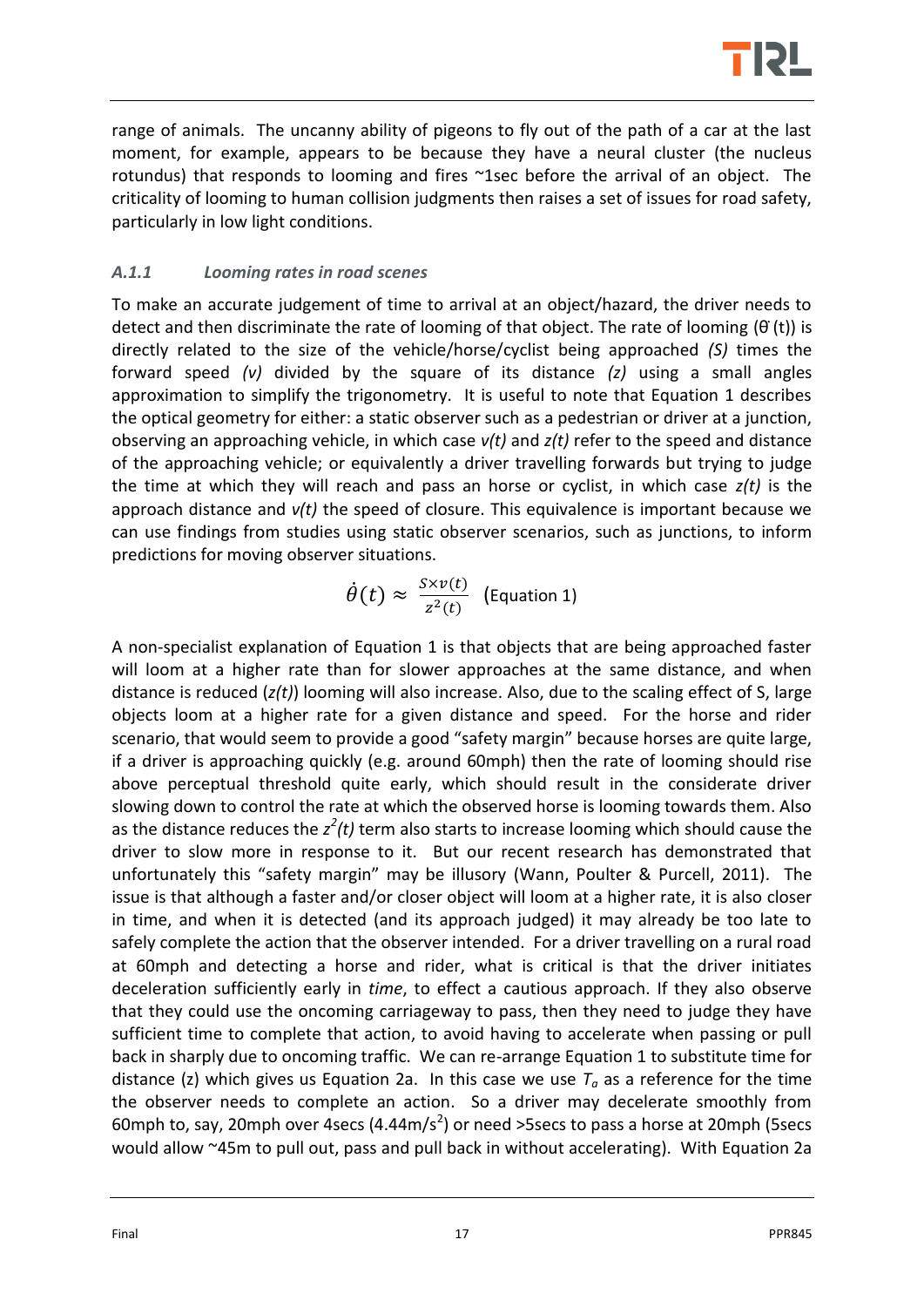

we are asking the following: As we approach the last time-point at which the observer could initiate their braking action or manoeuvre (*Ta*) how does looming vary with approach speed (*v*), and size of the observed vehicle/cyclist/horse (*S*)?

$$
\dot{\theta}(t) \approx \frac{s}{v(t) \times T_a^2}
$$
: Eq. 2a  $\dot{\alpha}(t) \approx \frac{H}{v(t) \times T_a^2}$  Eq. 2b

A critical feature of Equation 2a is that the process of substituting for *z(t),* moves speed *v(t)* to the divisor. What that means is that, completely contrary to our assumption from Equation 1, if the observer is looking for a time gap to complete an action (*Ta*), then as the time available approaches the limit of  $T_a$ , the faster the vehicle approach speed the LOWER the rate of looming (since for higher speeds and the same time available, the approached object will be further away in distance, and therefore smaller on the retina).

#### *A.1.2 Onset of braking*

Given Equation 2a, let us re-consider the issue of a driver approaching a horse at either 60mph or 40mph, assuming the horse is moving slowly. This driver typically would brake at  $\sim$ 4.4m/s<sup>2</sup> (equivalent to 0.45g which has been used as a threshold for hard braking, see Simons-Morton et al., 2009) so if they are travelling at 60mph they should start their braking >4sec from the horse. If the driver is travelling at 40mph the reduction to 20mph will only take 2secs at the same braking rate so they could delay braking until ~3secs. But at 60mph, when the driver is 4secs away they will be at a distance of ~107m and the image of the horse will have a horizontal looming rate of ~0.08 deg/s. If the driver is approaching at 40mph when they are 4 secs away they will be at a distance of ~71m and the horse will have a horizontal looming rate of  $\sim$ 0.12 deg/s (using either Equation 1 or 2a)<sup>12</sup>. So at the same time point before arrival the image of the horse is looming faster for the *slower* driver. By the time that the 40mph driver reaches the 3sec point then the looming will have risen further to ~0.21deg/s. The durations mentioned here of 4secs and 3secs may seem too short for a cautious approach to a horse, but it is important to note that these are the judged arrival times when the driver is still at 60mph or 40mph, and don't allow for the subsequent effect of deceleration. If a driver at 60mph initiates a 0.45g deceleration when they perceive they are 4secs away, then after 2secs they have reduced their speed to 40mph, their distance is 62.7m, and their arrival time at that speed and distance is 3.52secs (even through 2secs have elapsed). By the time they have been braking for 4secs, they would be at 20mph, their distance behind the horse would be 36.4m and at that speed and distance their arrival time would be 4.1sec, so by reducing speed they have regained their original time window of 4secs in which to execute the next action.

Using Equation 2a we have a set of 'predictable errors' which are:

III. When drivers are travelling faster, they are more likely to fail to notice that it is time to initiate their braking action in order to slow to a cautious speed before they get to

 $12$  Equation 2b is included to illustrate that the same effect of speed is evident for other motion cues such as changing height in the scene (H), whereby the rate of contraction of the height in the scene, which could also be used to guide arrival time, is also lower for faster approaching vehicles if the observer is looking for a specific time gap to execute an action.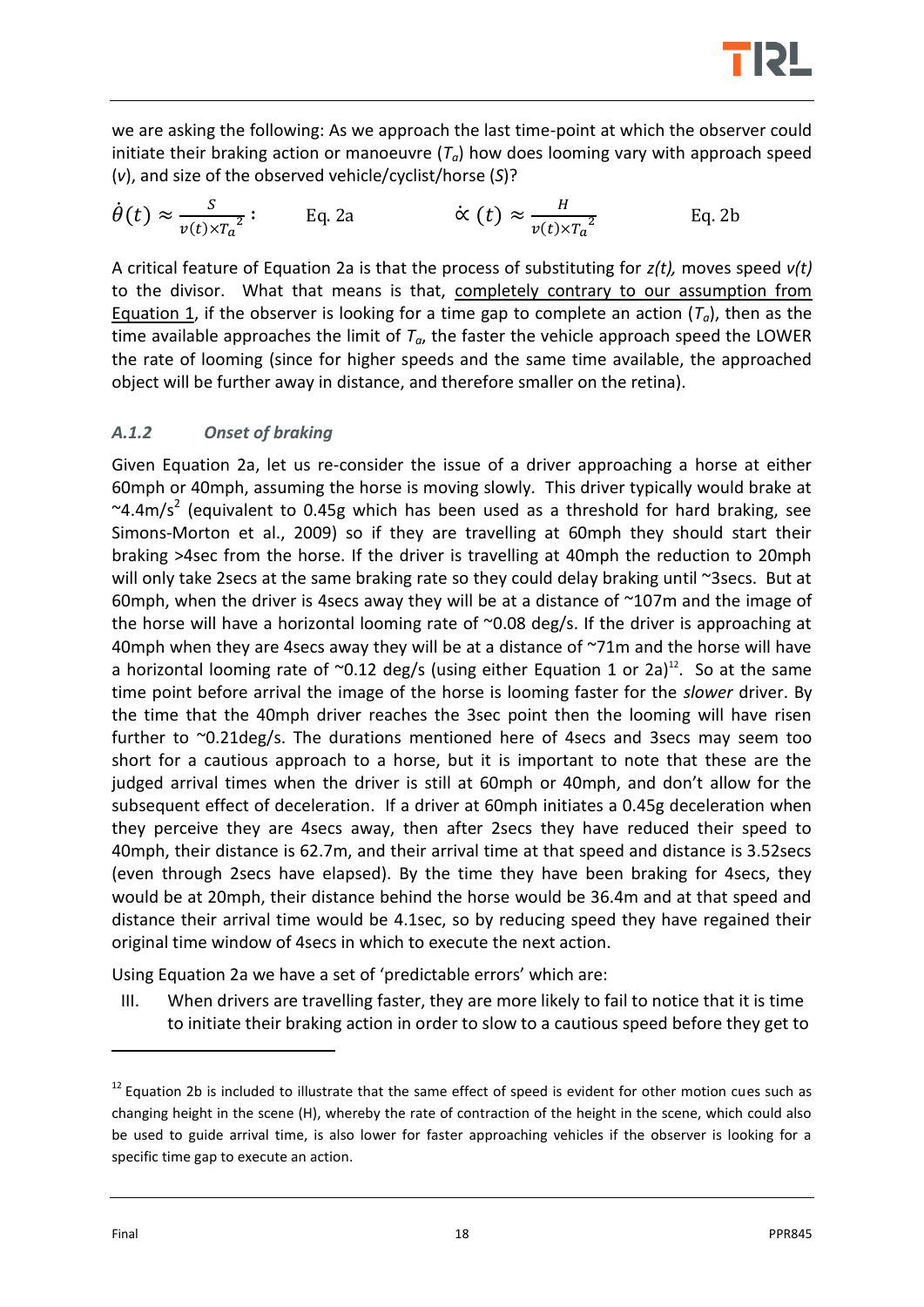

within 40-50m of a horse. This may result in late braking or inadequate braking on approaching a horse and rider.

IV. When the object being approached has a smaller area that is visible at a distance then the errors highlighted above will scale upwards. As *S* (Equations 1, 2) decreases then the looming rate decreases and errors are more likely to occur.

#### *A.1.3 Remedial measures*

Although a horse and rider is a large visual feature and should be conspicuous, there may be settings such as low light conditions or environmental conditions (such as large trees and patterns of light and shade) that may mean a horse and rider is not readily detected by a driver approaching at speed. The speed of approach of a driver is a critical factor as discussed above, because this means that the distance at which a driver would ideally detect the horse and rider, and then judge the rate of approach, becomes farther with increasing speed. As a consequence the optical size of the horse, which is crucial for detection, becomes smaller, and the rate of looming which is critical for estimating the rate of approach is reduced at higher speeds (Equation 2a). This leads to a first option for risk reduction:

1. There is a case for lobbying regional and national authorities for reduced speed limits on rural roads where there is significant horse and rider activity, such as areas where there is a high density of stables. Accident statistics would help this argument, but registered statistics do not capture the 'everyday' cases of startled horses that could have resulted in a major accident, but didn't. BHS's self-reported statistics may help in understanding near misses. The optical geometry alone argues that it is unwise to have drivers travelling at 60mph on roads that are routinely and regularly used by horse riders.

The sample looming figures generated above of  $\sim 0.08 \text{deg/s}$  for a driver approaching at 60mph are above the thresholds that have been found in experimental work. In lab-based work thresholds have been reported as low as 0.02deg/s (lower threshold = higher sensitivity), but that is unlikely to be detected in complex natural scenes. Work on driving has cited thresholds in the range of 0.08deg/s and our own work has suggested ~0.06deg/s if the stimuli is presented to the fovea, but poorer sensitivity of up to 0.2deg/s if the stimuli is 5deg outside of the fovea. In respect to the latter figure we should consider the issue raised in the initial discussion in this section, that in some cases a driver may be predominantly attending to the oncoming lane and oncoming traffic to see if they are able to pass the horse, so the image of the horse and rider may be in their peripheral field. Averted gaze will lead to lower sensitivity and looming rates may need to rise above 0.1deg/s to be above threshold for detection of looming. But there is another major factor to consider, the looming rates calculated previous were based on the assumption that the driver could accurately perceive the full outline of the horse's flanks from >100m, so S was set at 0.6m. That may not always be the case; part of the flank may be in shadow, or perhaps the most salient feature might be the coloured vest of the rider in which case S may be half that value, which in turn would reduce the looming rate by half to  $\sim$ 0.04deg/s which does start to fall below measured thresholds. This emphasizes that it is not just 'visibility' that is important, but the spatial extent that is visible. As a simple example, a single, high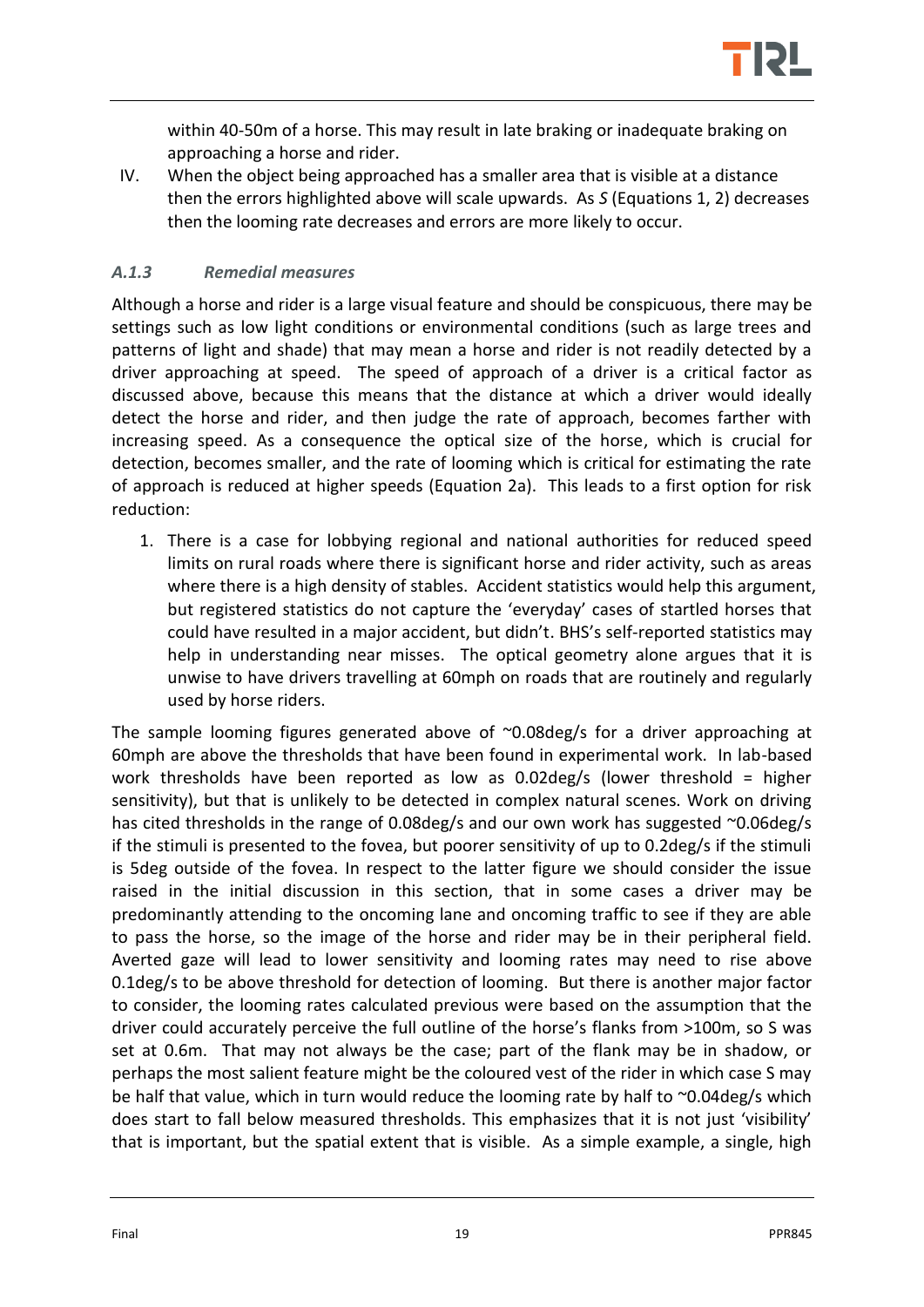

luminance rear light, as used by many cyclists, is conspicuous in the dark but is too small in visual area to allow for accurate approach judgments. To aid not only detection, but judgement of approach, a single light is best supplemented by the cyclist wearing distributed reflective material which will be picked out in the car headlights. Simulations and field trials have demonstrated that changing the lighting pattern for motorcycles, to include flanking lights so that there is a broader visible area can offset judgment errors by car drivers trying to judge motorcycle approach, particularly at night (Gould et al., 2012b; Helman et al., 2014). This supports the following two recommendations:

- 2. Riders should consider safety wear that incorporates LED lights. These are not just more effective at ensuring detection when daylight turns to a dull afternoon or early evening, but they are very effective at marking the spatial extent which supports the information for more accurate judgements of approach rate and deceleration by drivers. A suitable array would be two LEDs incorporated into a rider's vest at shoulder width and ideally equivalent LEDs at each of the side of the horse's flank, so they are separated by ~0.6m. The spatial displacement should have considerable advantages over using only products that add illumination to the horse's tail, which should aid detection but is unlikely to help with discrimination of speed of approach.
- 3. Riders should use bright safety materials wherever feasible. The simplest versions are rider vests although because of the issue of spatial extent it is optimal to have these displayed across the largest horizontal extent that is possible. Adding a highvisibility component to a winter blanket that covers the rear of the horse would be optimal. For reasons we don't fully understand the vertical extent seems to be less effective. Reflective materials tend to be incorporated into high visibility wear at little additional cost, but as discussed these are only likely to add significant benefits in very low light conditions and when vehicle headlights fall on them. Riders should assess their common riding environment if there are high visibility colour options.